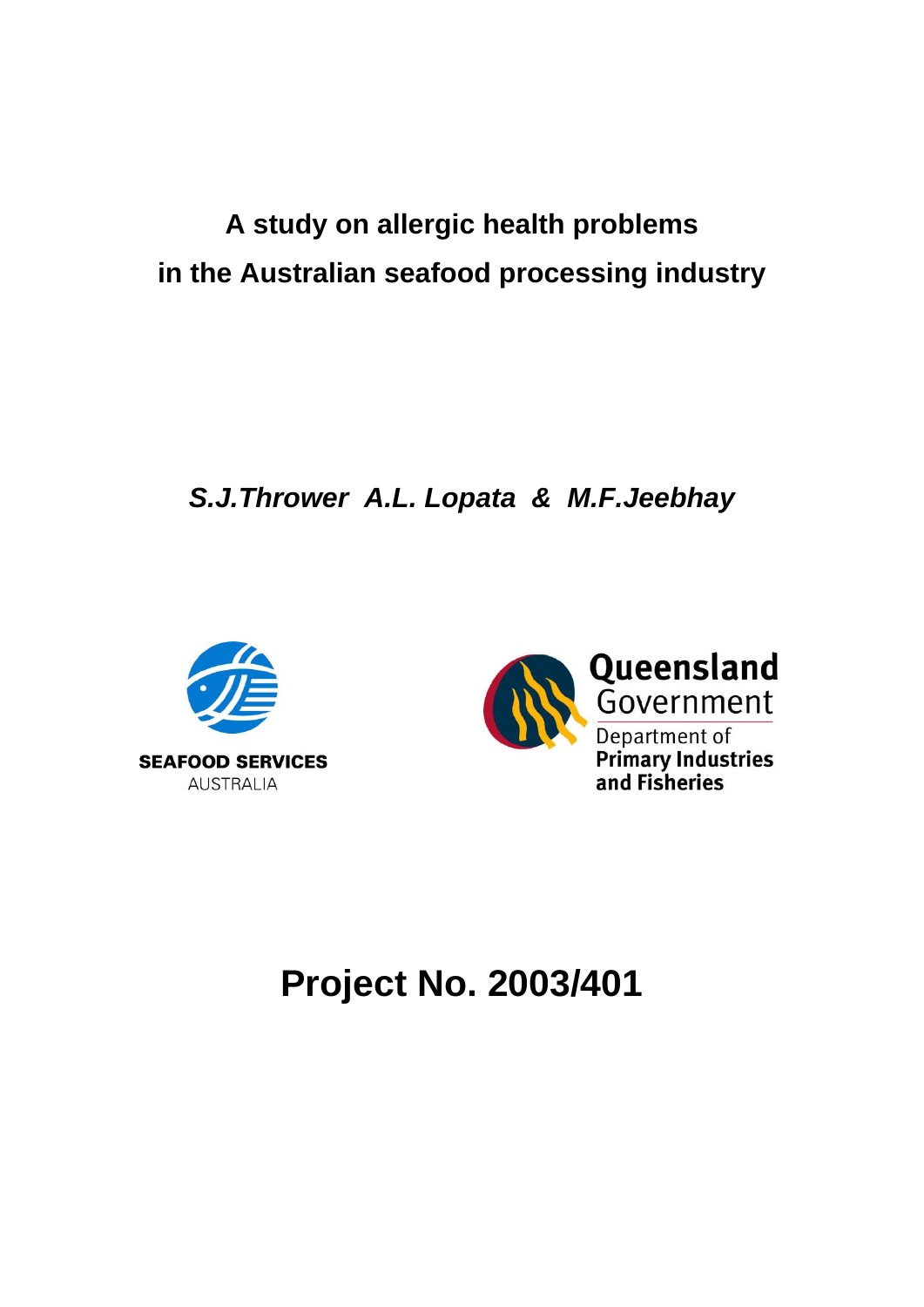## **A Study on the Allergic Health Problems in the Australian Seafood Processing Industry**

**Stephen J. Thrower Principal Scientist DPI / AFFS**

**Andreas Lopata Specialist Medical Scientist**

**Mohamed F. Jeebhay Senior Researcher**

Published by the Agency for Food and Fibre Sciences (Food Technology), Queensland Department of Primary Industries & Fisheries 19 Hercules St HAMILTON Qld 4007

© Seafood Services Australia Ltd and the Queensland Government, 2004

This work is copyright. Except as permitted under the Copyright Act 1968 (Cth), no part of this publication may be produced by any process, electronic or otherwise, without the specific written permission of the copyright owners. Neither may information be stored electronically in any form whatsoever without such permission.

#### DISCLAIMER

The authors do not warrant that the information in this book is free from errors or omissions. The authors do not accept any form of liability, be it contractural, tortious or otherwise, for the contents of this book or for any consequences arising from its use or any reliance placed upon it. The information, opinions and advice contained in this book may not relate to, or be relevant to, a reader's particular circumstances. Opinions expressed by the authors are the individual opinions of those persons and are not necessarily those of the publisher or research provider.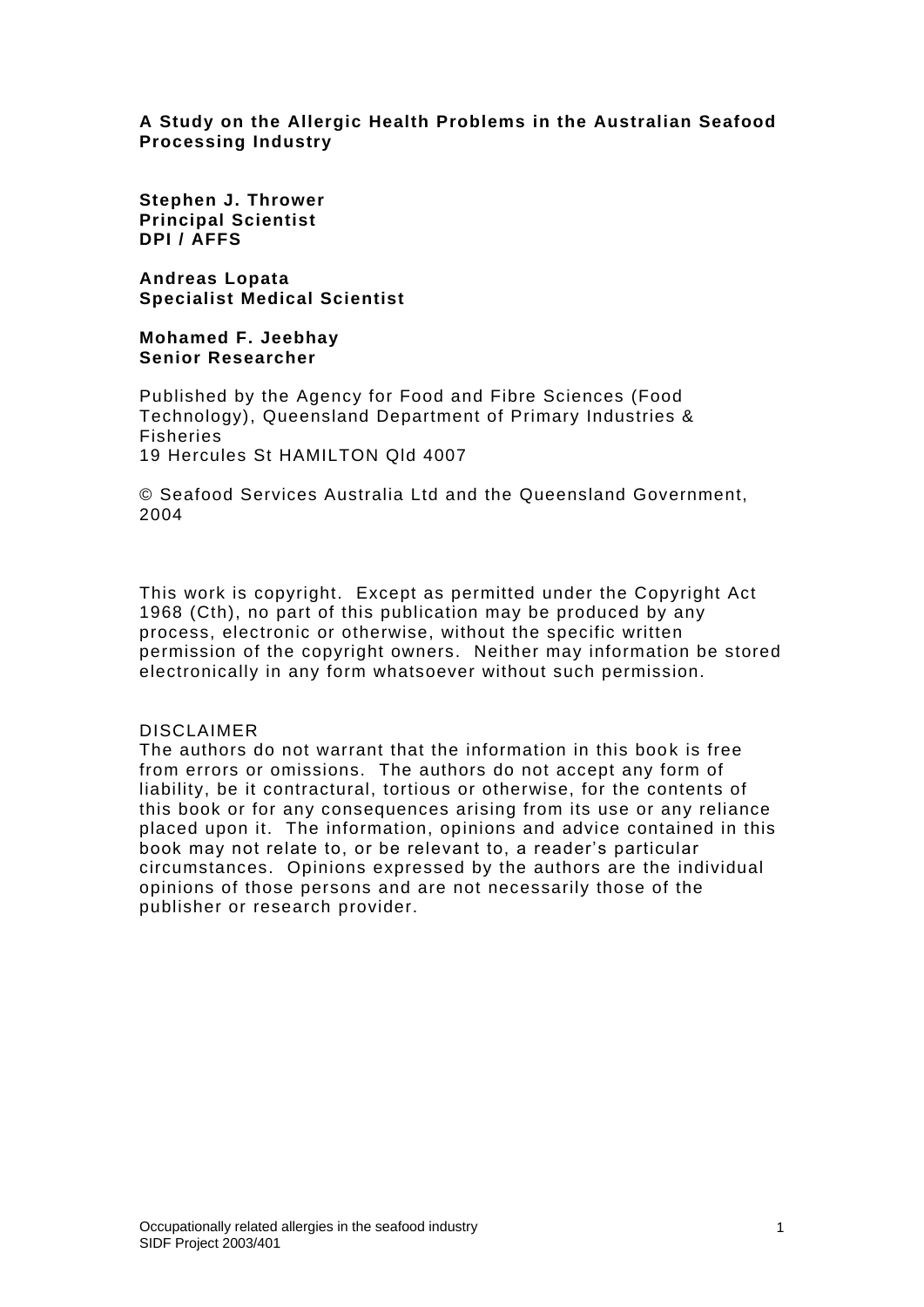# **2003/ 401 A study on allergic health problems in the Australian seafood processing industry**

| <b>PRINCIPAL INVESTIGATOR</b><br><b>ADDRESS</b> | S. J. Thrower<br>Agency for Food & Fibre Sciences / Food<br>Technology<br>19 Hercules St,<br>Hamilton Qld 4007                                                              |  |
|-------------------------------------------------|-----------------------------------------------------------------------------------------------------------------------------------------------------------------------------|--|
| Co-Investigator                                 | A. L. Lopata<br>Division of Immunology, Faculty of Health<br>Sciences, University of Cape Town<br>Observatory 7925<br>Cape Town, South Africa                               |  |
|                                                 | M.F. Jeebhay<br>Occupational & Environmental Health Res. Unit<br><b>Faculty of Health Sciences</b><br>University of Cape Town<br>Anzio Rd, Observatory 7925<br>South Africa |  |

# **CONTENTS**

| Appendix 3 Draft manuscript of a paper for submission to Seafood Australia19 |
|------------------------------------------------------------------------------|
|                                                                              |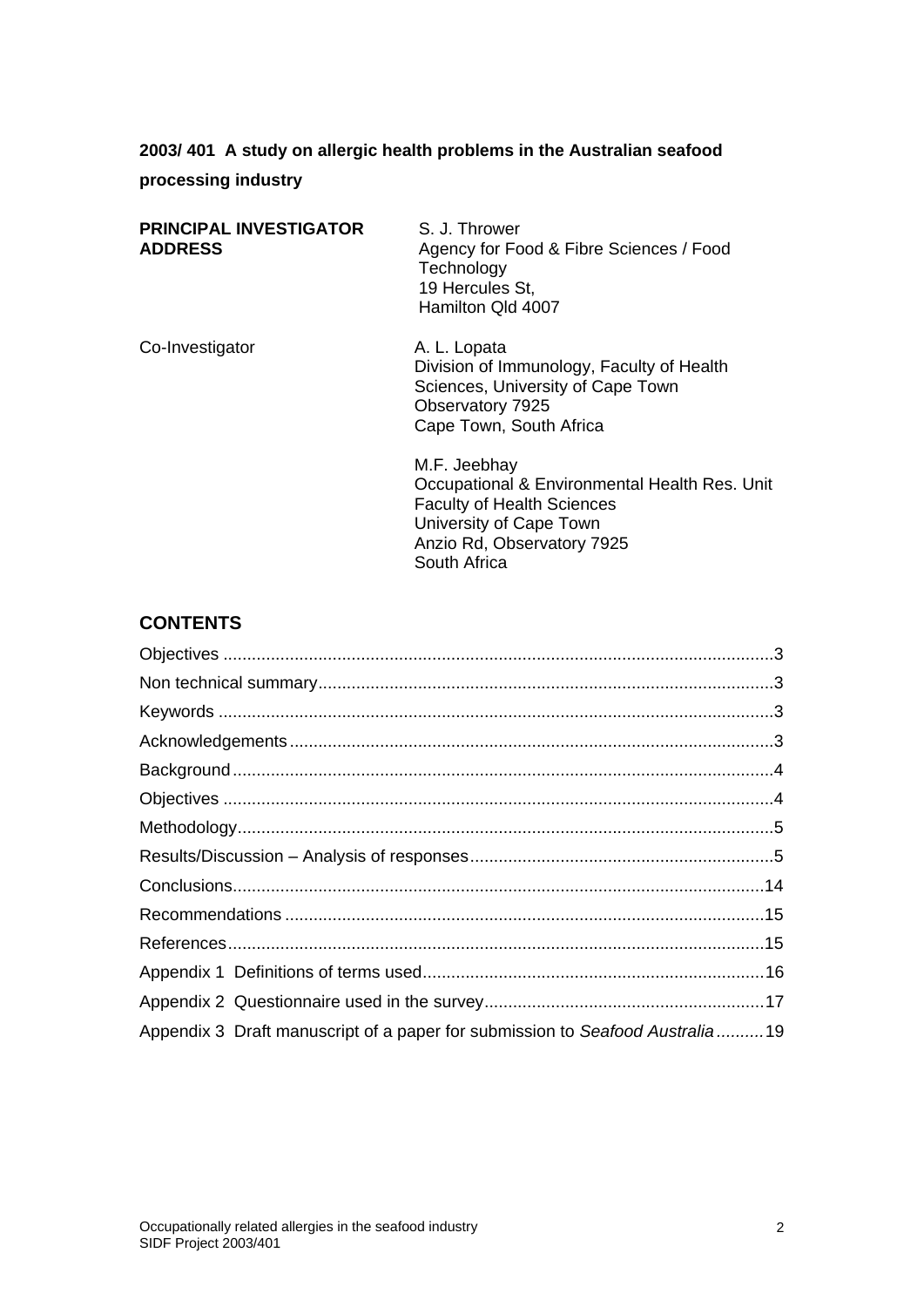## <span id="page-3-0"></span>**OBJECTIVES**

- 1. To determine the various occupational settings in which exposure to seafood allergens occurs and to identify specific work processes associated with high risk exposure.
- 2. To determine the prevalence of work-related allergic health problems (rhinoconjunctivitis, urticaria/eczema, asthma)
- 3. To determine the level of occupational health service provision and surveillance of workers in these various workplaces.
- 4. To characterise the demographic profile of seafood processing workplaces in Australia in the context of the risk from allergen exposure.

# <span id="page-3-1"></span>**NON TECHNICAL SUMMARY**

Survey forms sent to over 800 companies in the aquaculture and processing sectors of the Australian seafood industry on the provision of occupational health services and the prevalence of allergic health problems drew 140 responses. The key findings of this survey were:

- About half of the workplaces provided an on-site occupational health service and conducted some form of medical surveillance program.
- There was a positive trend between the size of an operation and provision of an occupational health program.
- Only 9% of workplaces operated an industrial hygiene program.
- The most common form of allergy experienced was urticaria (skin rashes) followed by asthma, rhinitis and rhino conjunctivitis. These results are in agreement with more extensive studies done overseas.
- It is suggested that an awareness program be instituted to alert management and workers to the possibility of allergies, and appropriate avoidance procedures be instituted.

## <span id="page-3-2"></span>**KEYWORDS**

Allergens, antibodies, urticaria, rhinitis, rash, conjunctivitis, allergy, immune, survey, occupational, seafood.

## <span id="page-3-3"></span>**ACKNOWLEDGEMENTS**

This work was funded under the Seafood Industry Development Fund of Seafood Services Australia. The assistance of Ms Christine Gore of the Agency for Food and Fibre Sciences in coordinating the correspondence is gratefully acknowledged as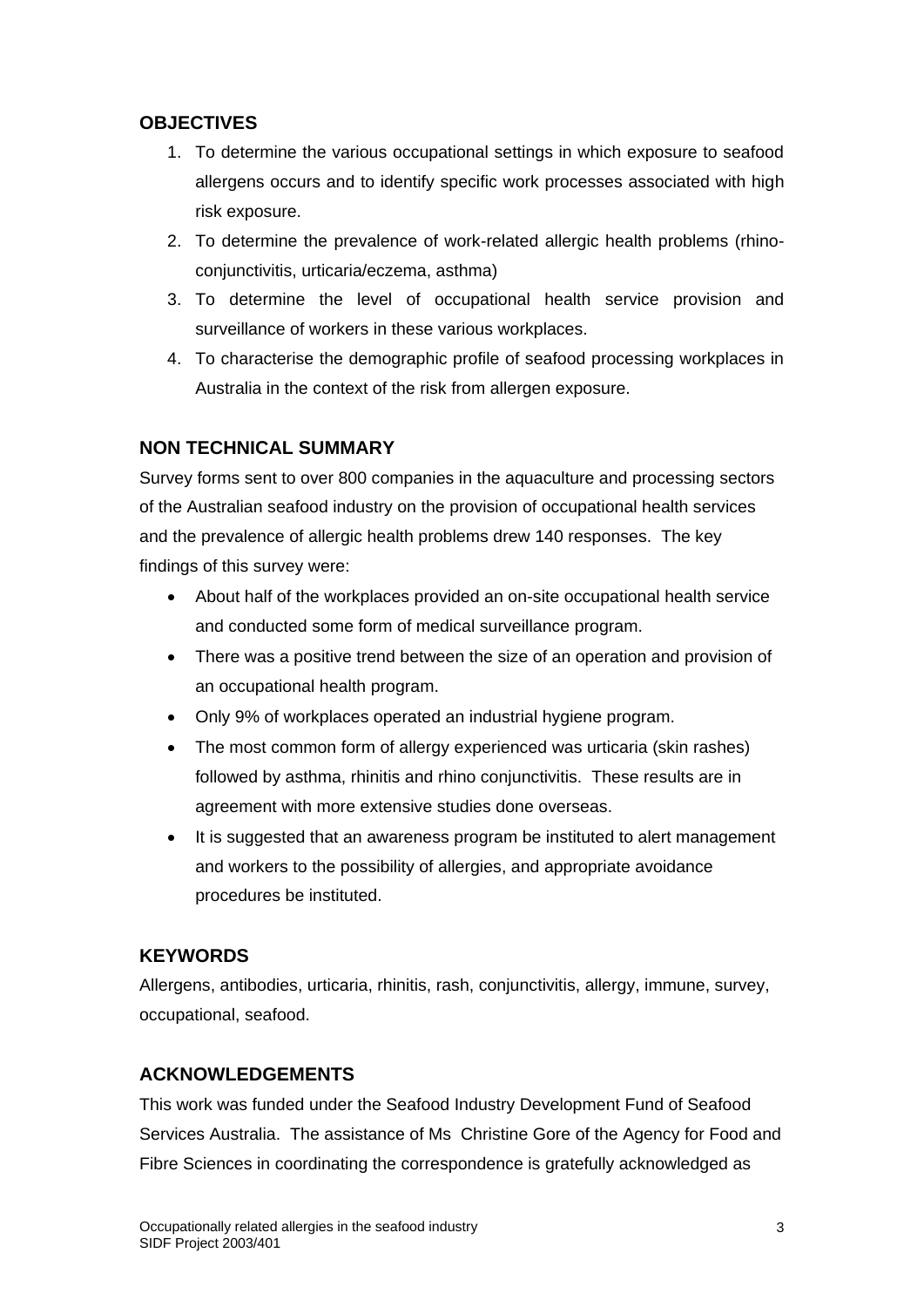well as the analysis of the data by Ms Roslyn Baatjes and Ms Nadia Viljoen of the Occupational and Environmental Health Research Unit, University of Cape Town.

# <span id="page-4-0"></span>**BACKGROUND**

Although seafood allergy due to ingestion is commonly observed in clinical practice, the incidence of seafood allergies in general and more specifically in the occupational setting in Australia is largely unknown. There have been no published studies to date. A recent review by Jeebhay *et al.* (2001) outlined the global extent of occupational allergies and asthma among seafood processing workers. A study by Lopata and Potter (2000) assessed the spectrum of suspected allergy due to ingestion of seafood. The five species most commonly reported to cause adverse reactions after ingestion were prawns, lobsters, abalone, black mussels and hake. It is important to note that the occurrence of an allergy may find different symptomatic expression in different individuals. An allergen that may cause skin rashes in one person may cause asthma or gastro-intestinal symptoms in another.

A survey into the South African seafood processing industry (Jeebhay, *et al*., 2000), which employs approximately 30,000 workers, reported that the most common seafood types processed were finfish (76%) followed by rock lobster (34%) and that the major processing undertaken was cutting and gutting (58%). This current project used the methodology of the South African study as a benchmark to validate the results of this smaller survey.

A public seminar on food allergies convened by the DPI Queensland in Brisbane in November 2002 attracted an audience of 32 participants from very diverse backgrounds. This seminar prompted interest from industry, regulators, medical practitioners, researchers and the public, and was featured on commercial and ABC radio. Two subsequent seminars on food allergies, held in Brisbane for the public and for the food industry, and one held in Sydney attracted audiences of over 200 people, indicating that this is now a major area of public concern.

# <span id="page-4-1"></span>**OBJECTIVES**

This project had the following objectives:

1. To determine the various occupational settings in which exposure to seafood allergens occurs and to identify specific work practices associated with high risk exposure.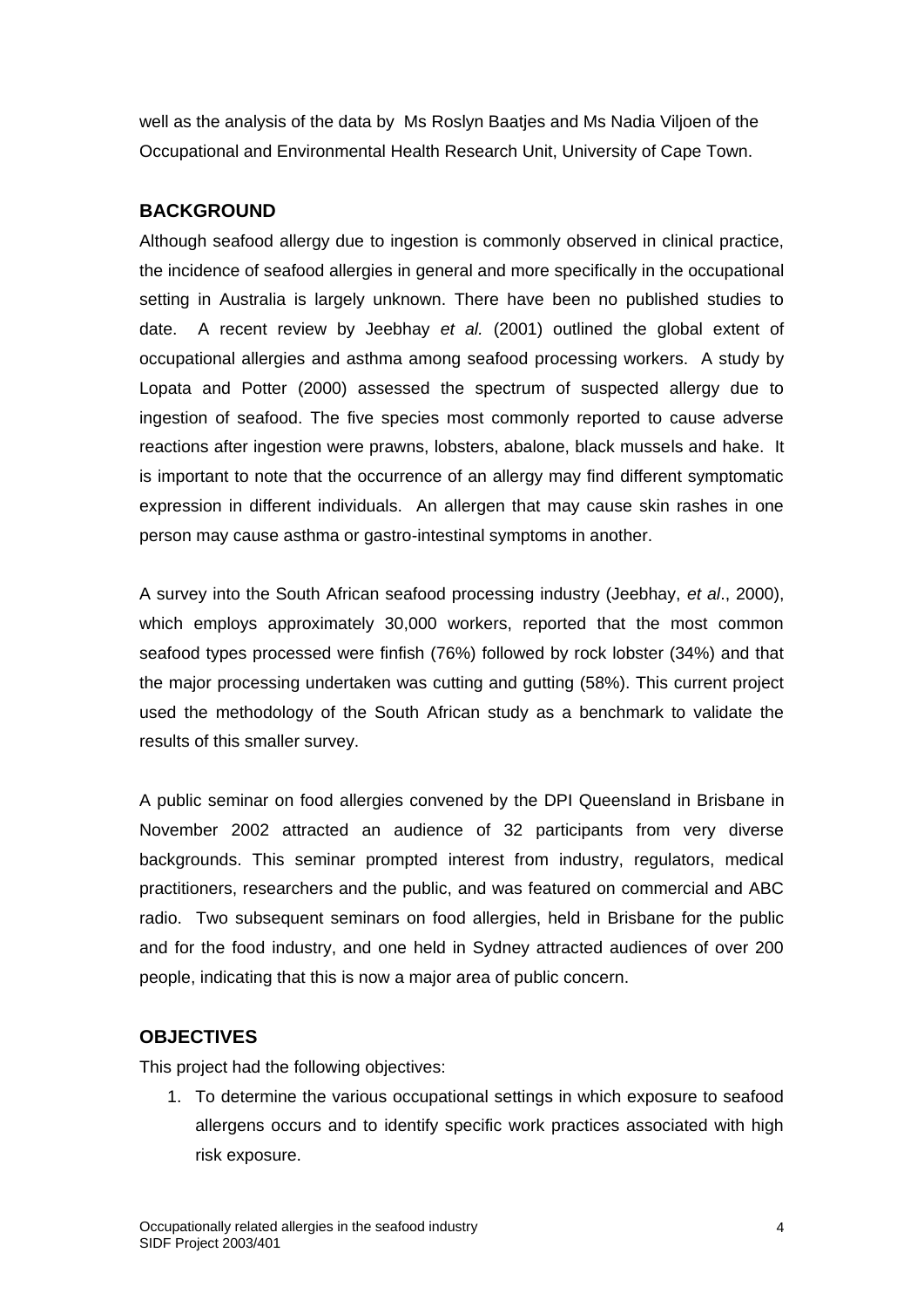- 2. To determine the prevalence of work-related allergic health problems (rhinoconjunctivitis, urticaria/eczema, asthma etc).
- 3. To determine the level of occupational health service provision and surveillance of workers in these various workplaces.
- 4. To characterise the demographic profile of seafood processing workplaces in Australia in the context of the risk from allergen exposure.

# <span id="page-5-0"></span>**METHODOLOGY**

A cross-sectional employer-based survey design was used to conduct the study in 2003. The target study population included seafood handling and processing workplaces in Australia listed in the most recent version of the database of the Australian Seafood Industry Directory. In an effort to maximise the response rate, each workplace that did not reply or fully complete the survey form was contacted by telephone to confirm the address etc. and seek compliance.

The survey instrument included:

- details of the company and the contact person
- types of seafood processed and the production processes involved
- demographic details of the workforce
- presence and nature of occupational health activities provided
- number of workers with common work-related allergy symptoms associated with seafood processing.

Data entry and analysis was conducted using Epi-Info Stat statistical package (Version 6). Univariate analyses summarized the distribution of each measured variable. The Mantel-Haenszel chi-square test for linear trend was used to explore the relationship between workforce size and the provision of various occupational health activities. The Mantel-Haenszel chi-square test was also used to identify significant differences among workplaces conducting various occupational health activities.

## <span id="page-5-1"></span>**RESULTS/DISCUSSION – ANALYSIS OF RESPONSES**

## **(1) Response rate**

The response rate was relatively low (17%) with 140 responses from 806 survey forms sent. Twenty-seven forms were returned unopened as the companies had closed or moved without notifying the compilers of the Directory. Among the responses, there were 85 respondents from the post-harvest processing sector and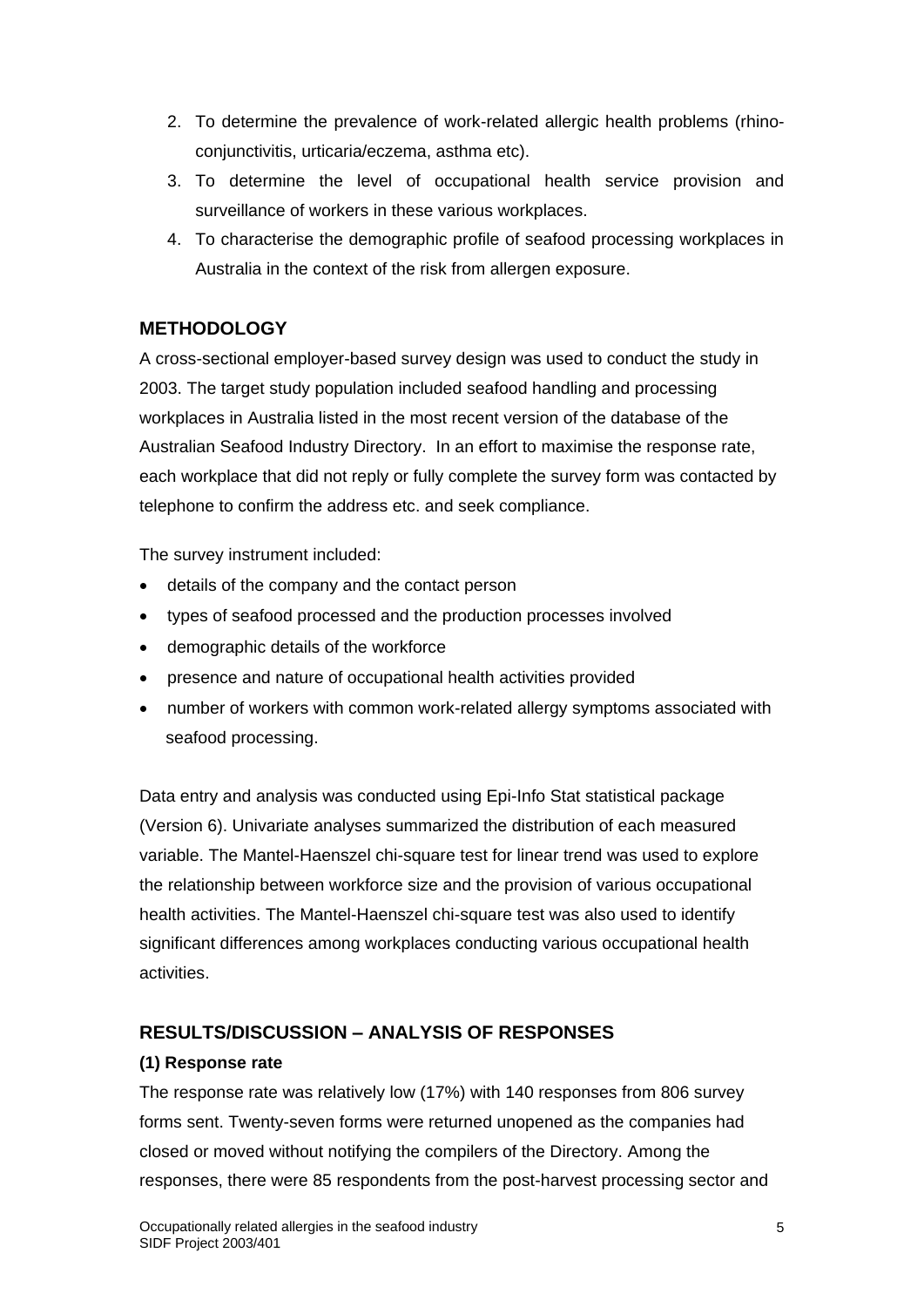55 from aquaculture. Not all respondents addressed all the questions asked, despite telephone follow-up.

The majority of responses to the questionnaire came from managers (74%) and only 4% were from health & safety officers.

## **(2) Characteristics of responding companies**

The Seafood Directory divides companies into a number of categories based around the major activities they perform. The two categories of interest here were 'Post Harvest', which covers processing, packing etc, and 'Aquaculture', which covers seafood farming operations. There is some overlap involved here, as some companies did more than one form of processing and some aquaculture operations also process and pack at the farm. As expected, most of the processing was conducted by the post-harvest group (Table 1 & Figure 1). However, shucking of oysters was mainly conducted by the aquaculture group.

The most common form of processing listed was freezing, followed by gutting, filleting and cooking (Figure 1). Obviously more than one activity can be carried out at a given plant.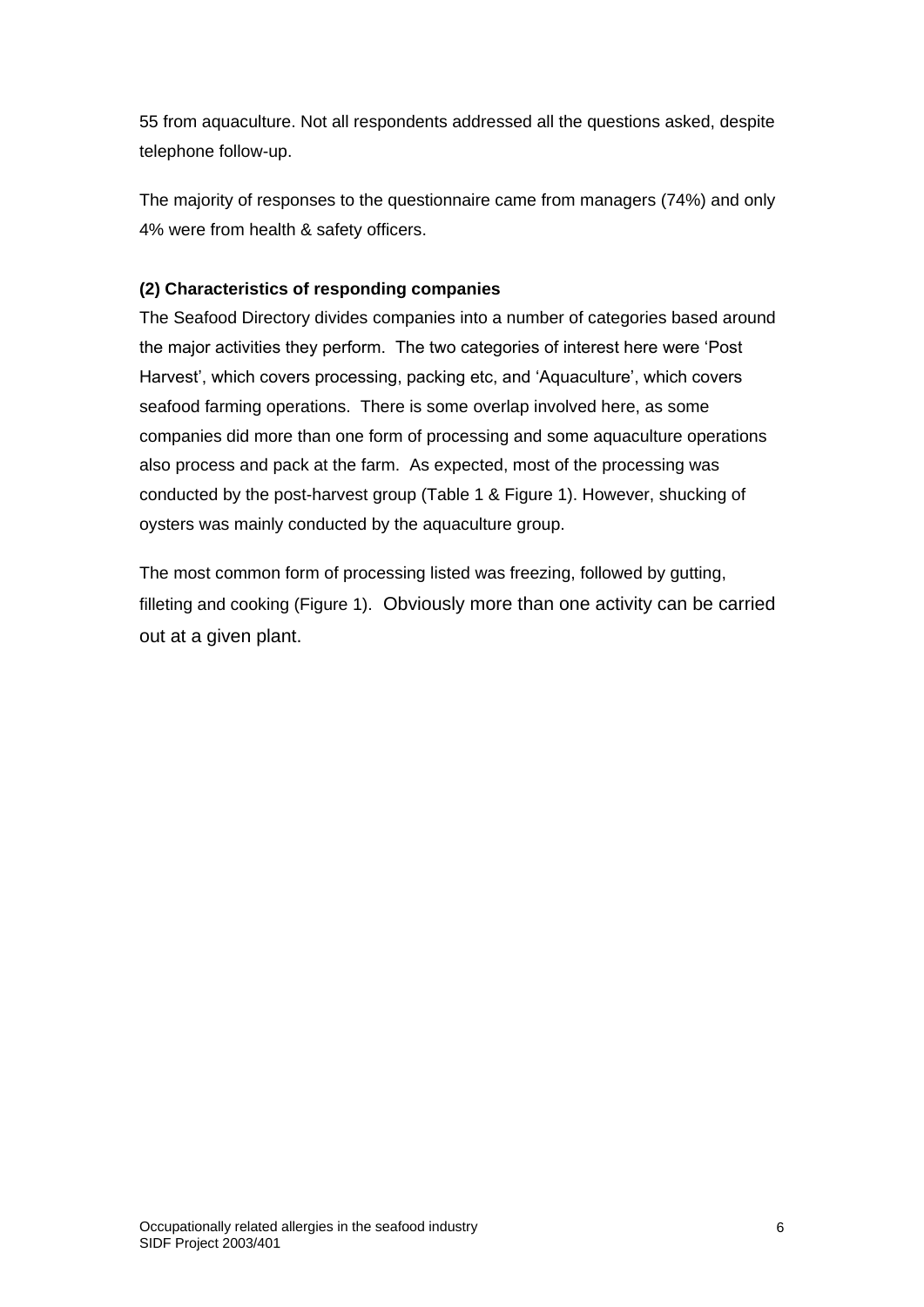**Table 1: Distribution of work processes used in the seafood industry. Results are given as percentage of responding workplaces (n=140), stratified by category.**

| <b>Types of</b> | Aquaculture (n=85) | Post-harvest (n=55) | Total (n=140) |  |
|-----------------|--------------------|---------------------|---------------|--|
| processes       |                    |                     |               |  |
| Freezing        | 11 (20%)           | 44 (52%)            | 55 (39%)      |  |
| Degutting       | 8(15%)             | (36%)<br>31         | 39 (28%)      |  |
| Filleting       | 5(9%)              | (36%)<br>31         | 36 (26%)      |  |
| Cooking         | 6(11%)             | (32%)               | 33 (24%)      |  |
| Aqua-act        | 12 (22%)           | 5(6%)               | 17 (12%)      |  |
| Shucking        | 7 (13%)            | 8(9%)               | 15 (11%)      |  |
| Canning         | 3(5%)              | 5(6%)               | 8(6%)         |  |



**Figure 1: Common work processes used in the seafood industry. Results are given as percentage of responding workplaces (n=140), stratified by type of company.**

## **(3) Species handled**

The post-harvest sector did the processing for most species except that most oyster shucking was done by the aquaculture group (44% versus 7%) (Table 2 & Figure 2).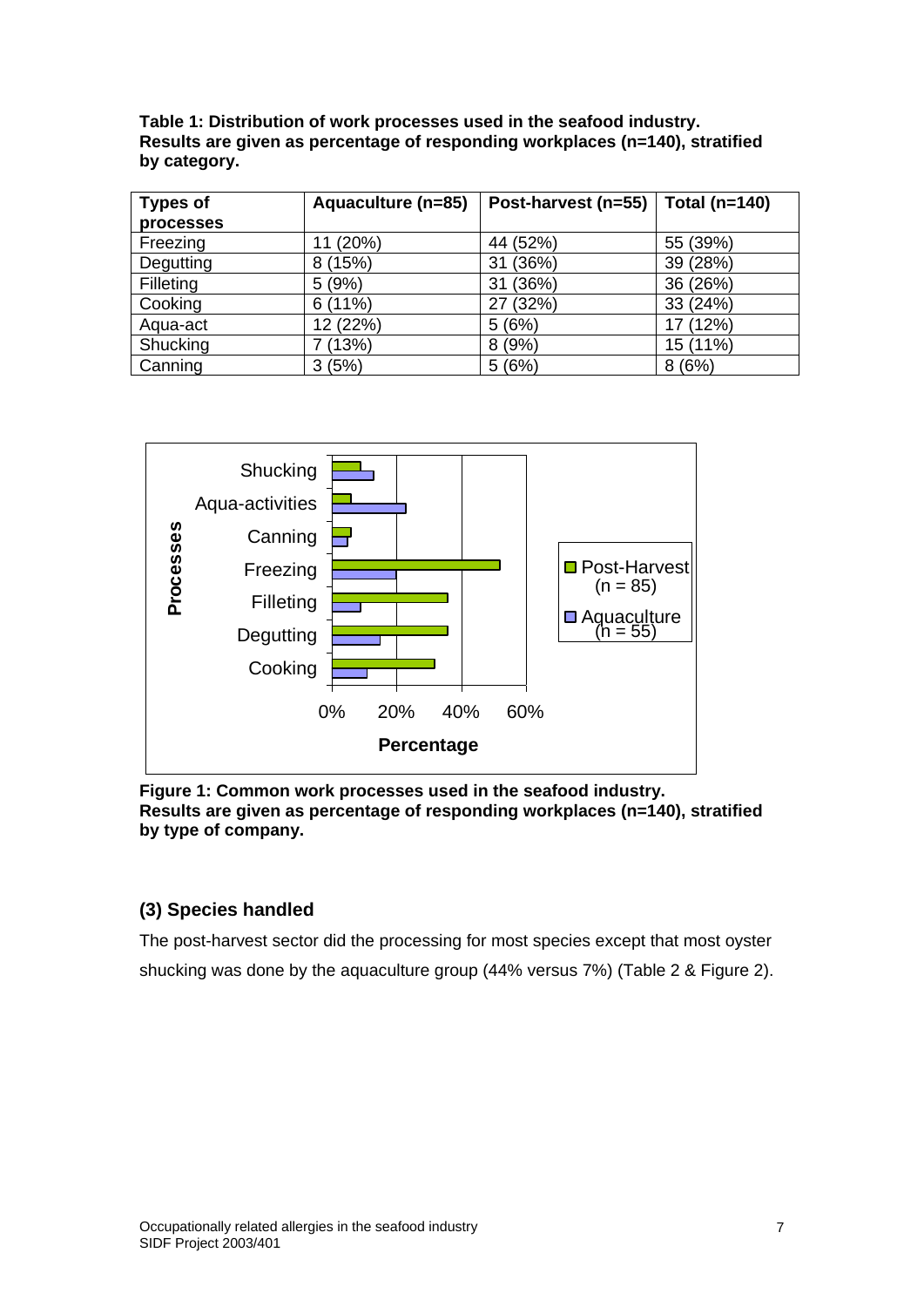**Table 2: Types of seafood processed by the seafood industry. Results are given as percentage of responding workplaces (n=140), stratified by type of industry.**

| <b>Types of seafood</b> | Aquaculture (n=55) | Post-Harvest (n=85) | Total (n=140) |
|-------------------------|--------------------|---------------------|---------------|
| Finfish                 | 11 (20%)           | 36 (42%)            | 47 (34%)      |
| Prawn                   | 6(11%)             | 28 (33%)            | 34 (24%)      |
| Oysters*                | 24 (44%)           | 6(7%)               | 30(21%)       |
| Lobster                 | (2%)               | 24 (28%)            | 25 (18%)      |
| Squid                   | 3(5%)              | 18 (21%)            | 21 (15%)      |
| Abalone                 | 4(7%)              | 15 (18%)            | 19 (14%)      |
| Mussels*                | 2(4%)              | 6(7%)               | 8(6%)         |
| Crab*                   | 0                  | 7(8%)               | 7(5%)         |

Self-reported



**Figure 2: .Distribution of types of seafood handled by the seafood industry. Results are given as percentage of responding workplaces (n=140), stratified by industry category.**

The most common type of seafood handled was finfish (34%), followed by prawns (24%), and the least commonly processed seafood type was reported as crab (5%). Dividing the seafood species into the three marine phyla, one observes that finfish is the least processed group (34%), followed by crustaceans (47%) and the most commonly processed group were the molluscs with 56% processed.

## **(4) Provision of health services**

Of the 130 workplaces that responded to all questions regarding occupational health activities, 41 were small (employing 5-49 workers), and 78 were medium size (employing 50-199 workers) and only 11 workplaces employed more than 200 workers (Table 3).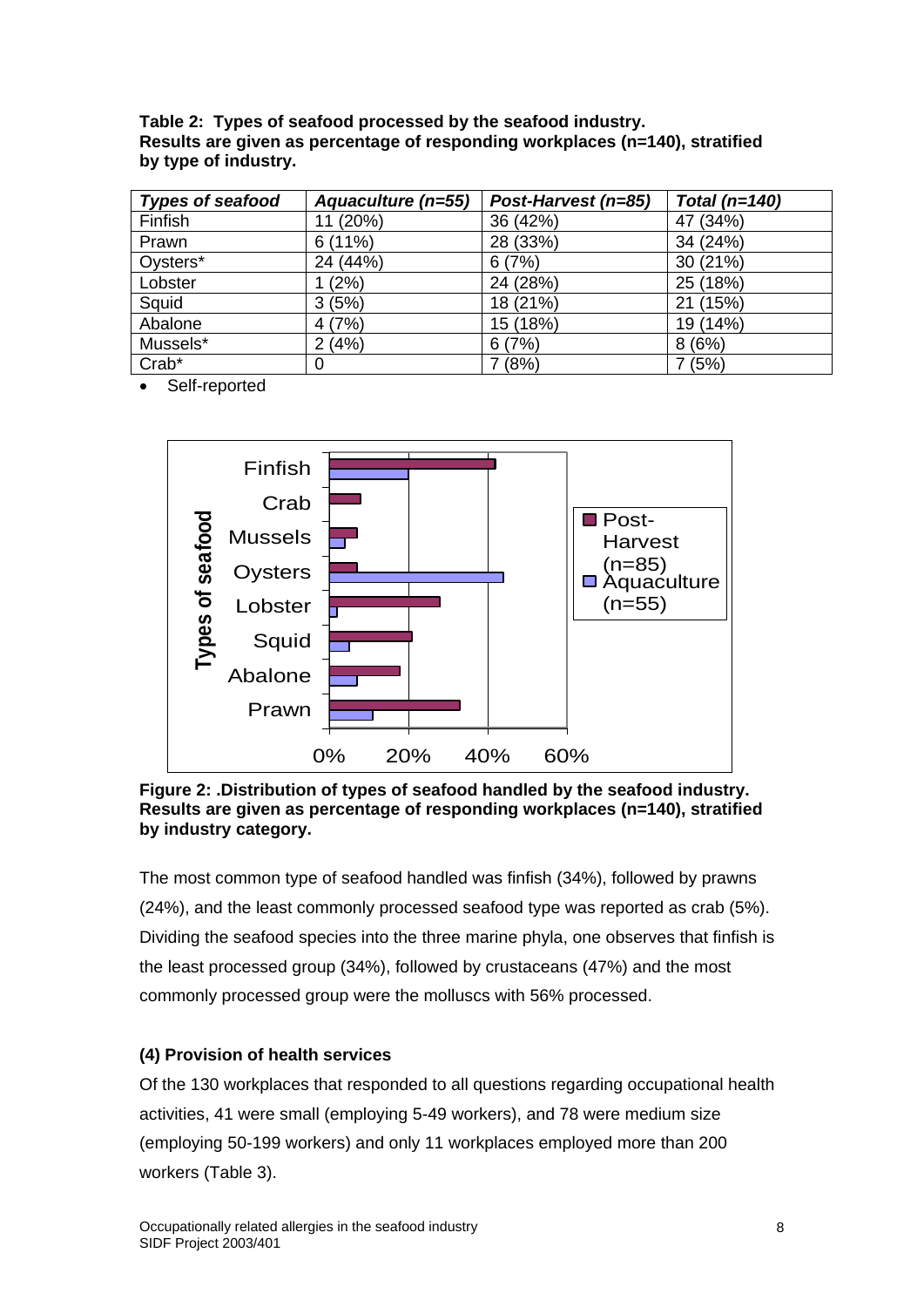|                                     | Number of workplace by workforce size (%)<br>Total no. of |                            |                          |                            |          |  |
|-------------------------------------|-----------------------------------------------------------|----------------------------|--------------------------|----------------------------|----------|--|
| <b>Occupational health activity</b> | Workplaces<br>$(n = 130)$                                 | Small $(\%)$<br>$(n = 41)$ | Medium (%)<br>$(n = 78)$ | Large $(\%)$<br>$(n = 11)$ | p-value* |  |
| Occupational health service on-site | 67 (52%)                                                  | 12 (29%)                   | 46 (59%)                 | 9(82%)                     | < 0.001  |  |
| Med. surveillance program           | 65 (50%)                                                  | 17 (41%)                   | 43 (55%)                 | 5(45%)                     | 0.337    |  |
| Industrial hygiene program          | 11 (9%)                                                   | 6(15%)                     | 4 (5%)                   | 1(9%)                      | 0.192    |  |
| Work-related symptoms               |                                                           |                            |                          |                            |          |  |
| reported in the past year           | 37 (28%)                                                  | 8(20%)                     | 25 (32%)                 | 4 (36%)                    | 0.154    |  |
| No. of workplaces who indicated     |                                                           |                            |                          |                            |          |  |
| that workers left employment due    | 9(7%)                                                     | 0                          | 6(8%)                    | 3(27%)                     | 0.004    |  |
| to allergic health problems         |                                                           |                            |                          |                            |          |  |

**Table 3: Percentage of seafood processing workplaces that conduct occupational health activities according to size of workforce**

\_\_\_\_\_\_\_\_\_\_\_\_\_\_\_\_\_\_\_\_\_\_\_\_\_\_\_\_\_\_\_\_\_\_\_\_\_\_\_\_\_\_\_\_\_\_\_\_\_\_\_\_\_\_\_\_\_\_\_\_\_\_\_\_\_\_\_\_\_\_\_\_\_\_\_\_\_\_\_\_\_\_\_\_\_\_\_\_\_\_\_\_\_\_\_\_\_\_\_\_\_\_\_\_\_\_\_

*Note: small = 0 – 4 workers; medium 5 – 49 workers; large 50 – 200 workers*

*\* Chi-square test for trend*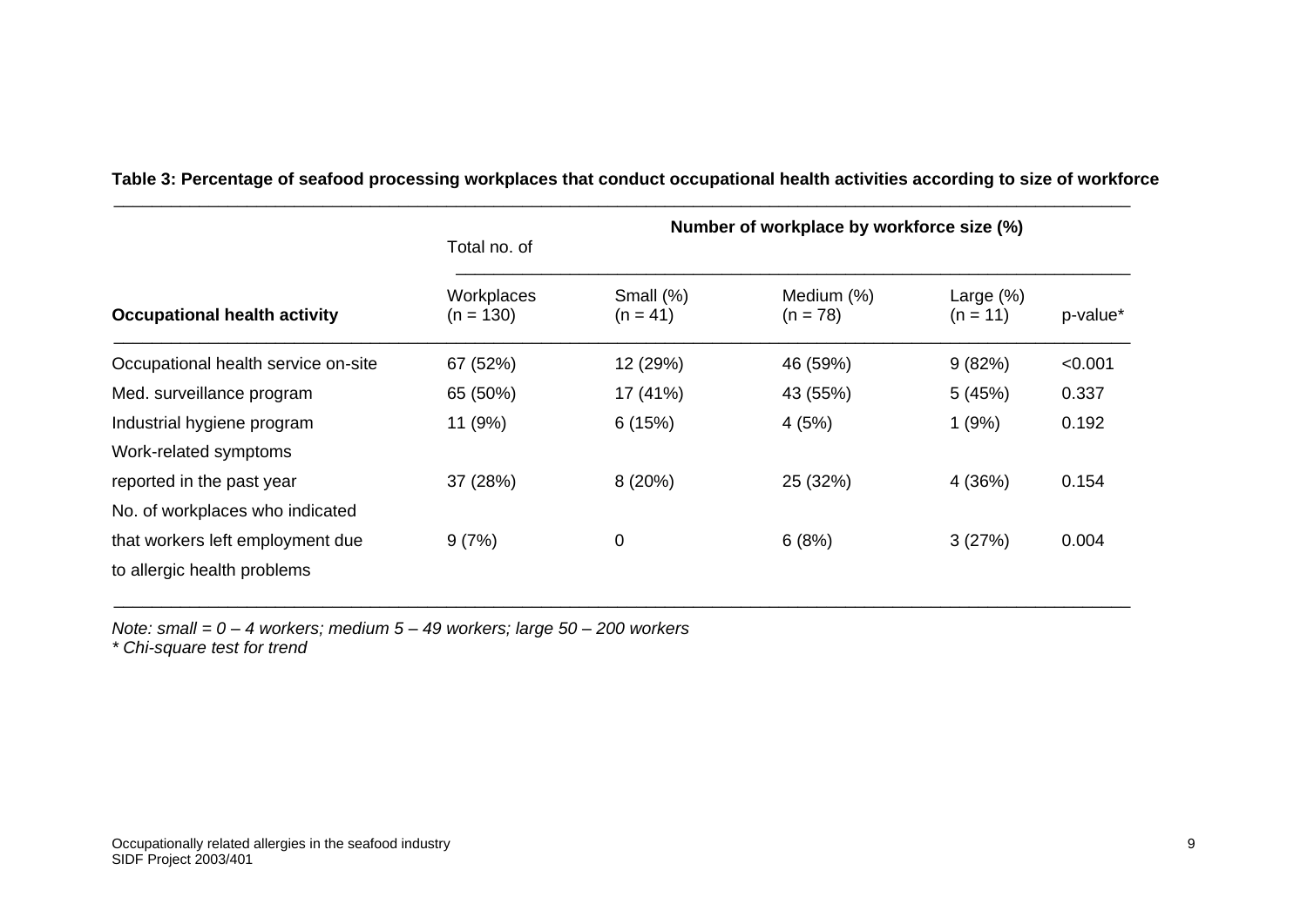Just over half of the workplaces (52%) provided an occupational health service on site and half of the workplaces conducted some form of medical surveillance of their workers. Only 9% had an industrial hygiene program in place. There was a positive trend observed between the size of the workforce and the provision of an occupational health service (p<0.001) and identification of at least one worker per workplace that left employment due to an allergic health problem. Workplaces employing more than 200 workers were more likely to provide an occupational health service on-site and identify a worker who left employment due to allergic health problems

There was a significant association between workplaces with an on-site occupational health service and the existence of a medical surveillance program (p<0.001) (Table 4). However, only a minor statistically significant association was found between workplaces with medical surveillance program and those that had reported workrelated symptoms in the past year (p<0.05). The provision of occupational health service was similar between the post-harvest and aquaculture sectors (Table 5).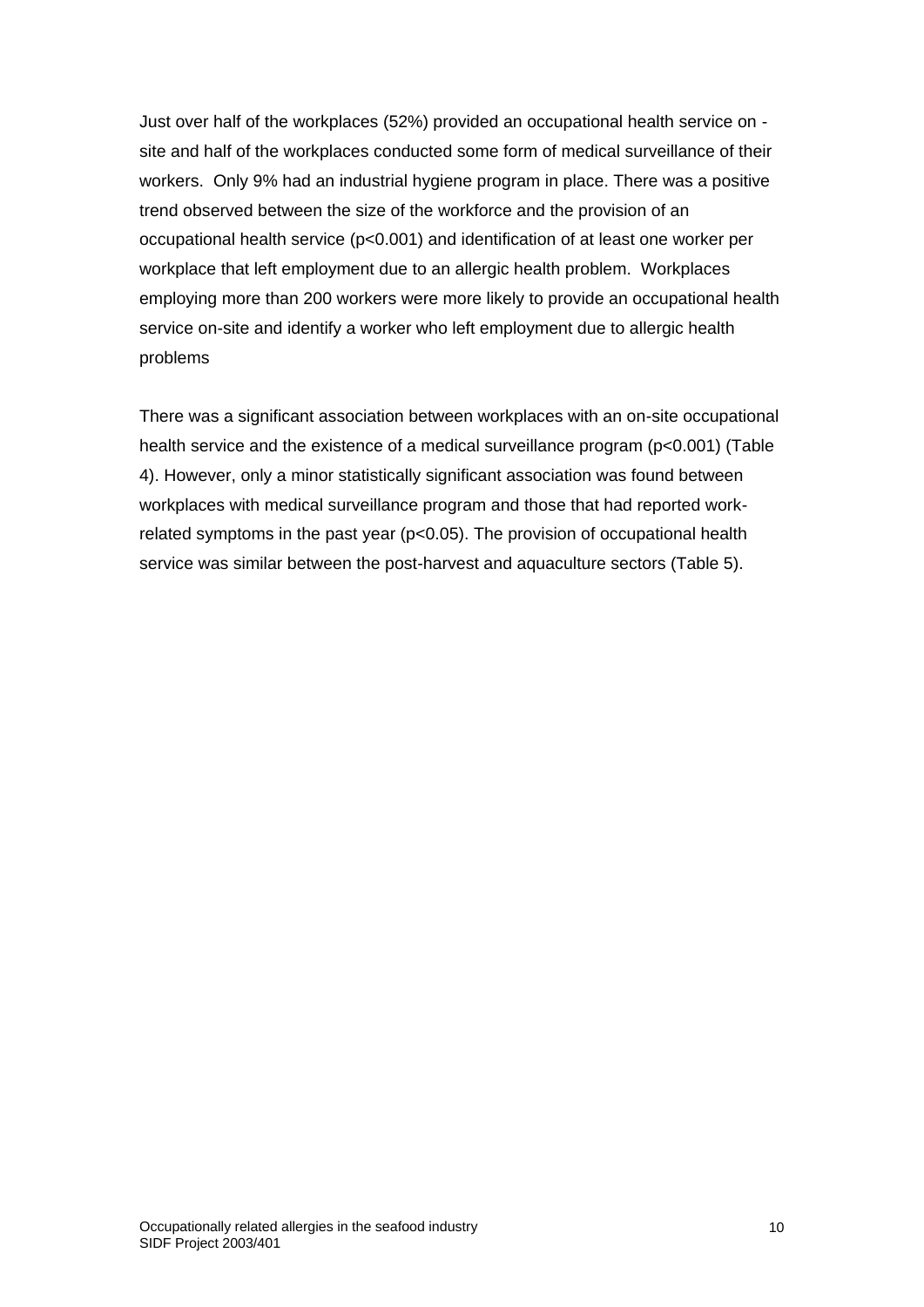**Table 4: On-site occupational health services provision and reporting of work-related symptoms by presence/absence of medical surveillance program among seafood processing workplaces**

\_\_\_\_\_\_\_\_\_\_\_\_\_\_\_\_\_\_\_\_\_\_\_\_\_\_\_\_\_\_\_\_\_\_\_\_\_\_\_\_\_\_\_\_\_\_\_\_\_\_\_\_\_\_\_\_\_\_\_\_\_\_\_\_\_\_\_\_\_\_\_\_\_\_\_\_\_\_\_\_\_\_\_\_\_\_\_\_\_\_\_\_\_\_\_\_\_\_\_\_\_\_\_

| Medical surveillance program ( $n = 132$ ) |          |           |         |  |
|--------------------------------------------|----------|-----------|---------|--|
| Present                                    | Absent   | Total     | p-value |  |
| 50 (74%)                                   | 18 (26%) | 68 (100%) | < 0.001 |  |
| 25 (66%)                                   | 13 (34%) | 38 (100%) | 0.042   |  |
|                                            |          |           |         |  |

\*Chi-square test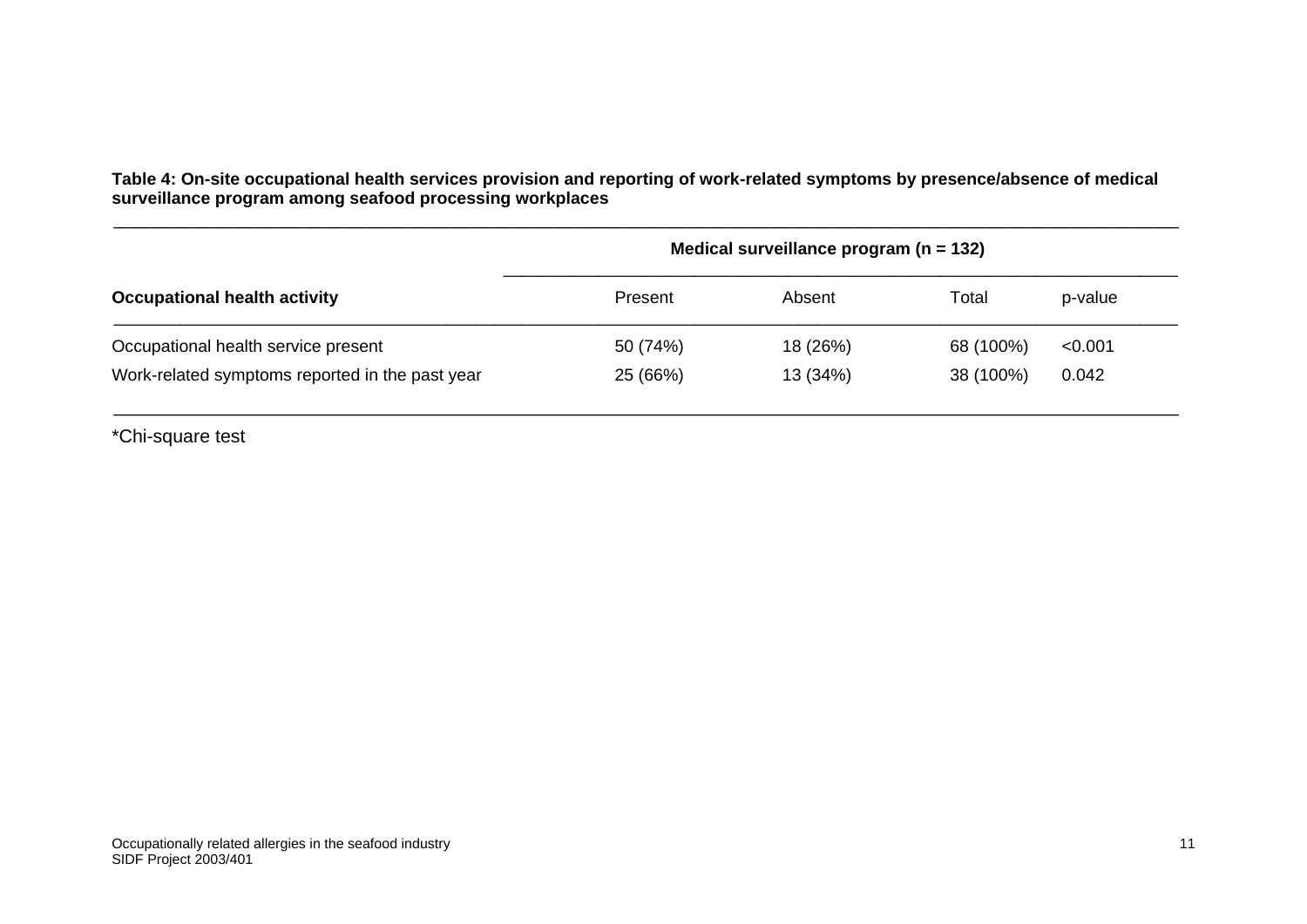## **Table 5: On-site occupational health service provision in the aquaculture and post-harvest sector.**

| <b>Occupational Health Activity</b>                            | Aquaculture<br>$N = 54$ | <b>Post Harvest</b><br>$N = 79$ | <b>TOTAL</b> |
|----------------------------------------------------------------|-------------------------|---------------------------------|--------------|
| Occupational health service on-site                            | 27/54 (50%)             | 42/79 (53%)                     | 69/133 (52%) |
| Medical surveillance program                                   | 27/53 (51%)             | 41/79 (52%)                     | 68/132 (52%) |
| Industrial hygiene program                                     | 3/51(6%)                | 8/75 (11%)                      | 11/126 (9%)  |
| Work-related symptoms/ailments<br>reported in the past year    | 14/53 (26%)             | 24/80 (30%)                     | 38/133 (29%) |
| No. of workplace who indicated<br>that workers left workplace* | 2/50(4%)                | 7/80 (9%)                       | 9/130(7%)    |

\* Average of  $2 \pm 1$  workers left per workplace

## **(5) Incidence\* of work related allergies**

The proportions of work-related symptoms reported are presented in Table 6 and Figure 3. Skin rash accounted for 80.5% of all reported health problems, asthmatic symptoms for 10.3%, and other non-specific allergic symptoms (e.g. rhinitis and rhinoconjuctivitis) a further 9.3%.

## **Table 6: Proportion of work-related symptoms (n = 87)**

|                                                | Proportion (%)              |
|------------------------------------------------|-----------------------------|
| Skin                                           | 70/87 (80.5%)               |
| Asthma<br>Other (eg. rhinitis, conjunctivitis) | 9/87 (10.3%)<br>8/87 (9.2%) |

Most workplaces reported the annual prevalence of work-related allergic symptoms to be less than 5%. However, the annual prevalence of work-related symptoms reported per workplace was substantially higher for skin than for asthmatic symptoms. Skin symptoms of more than 5% were reported by 14.5% as compared to asthma (2%) and other symptoms (2%). Workers had left due to work-related allergic problems in 9 (7%) of the 133 reporting workplaces.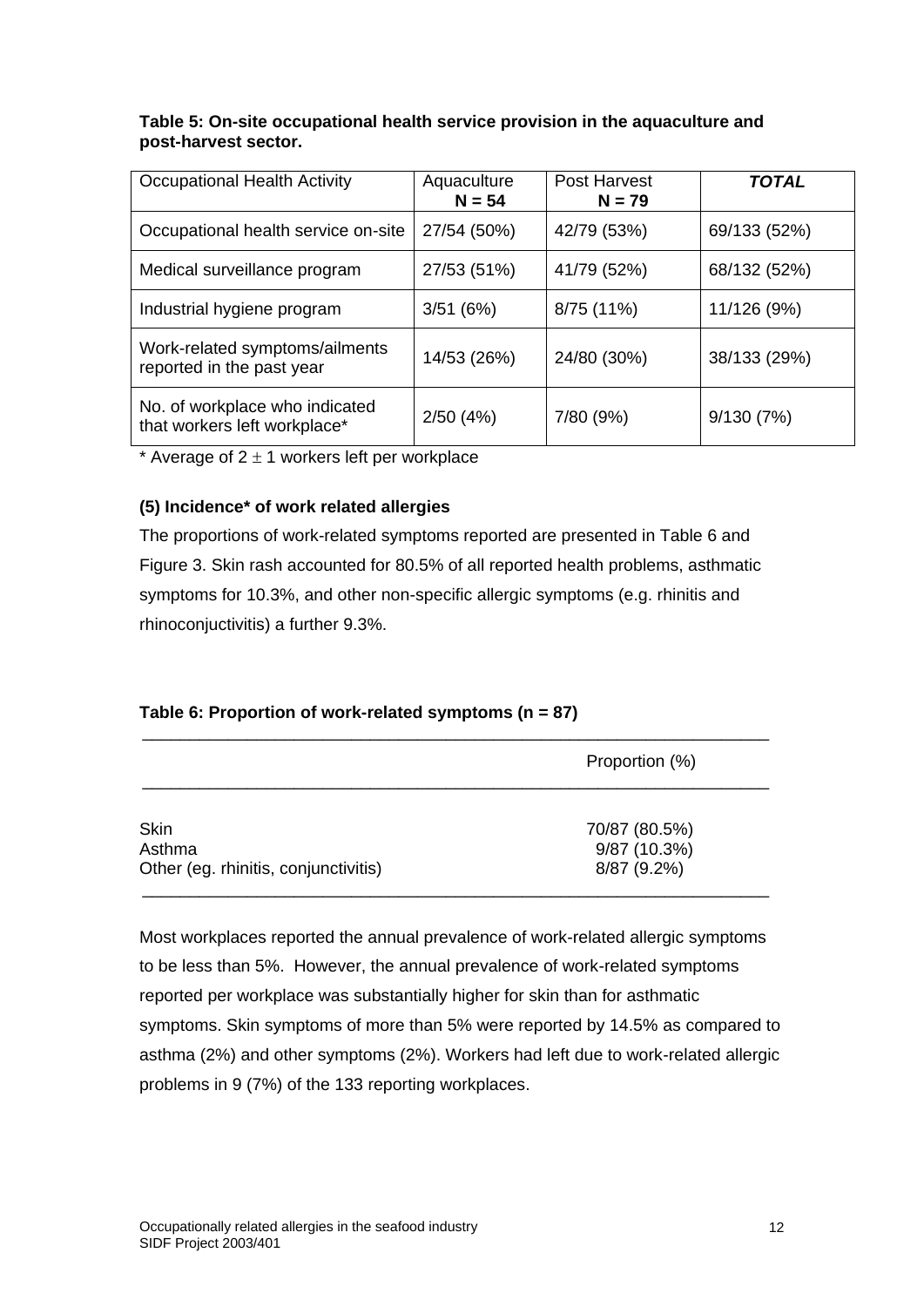## **Figure 3 : Annual Frequency of common work-related symptoms reported by seafood processing workers.**



#### **Comparison of Frequency of Work Related Symptoms**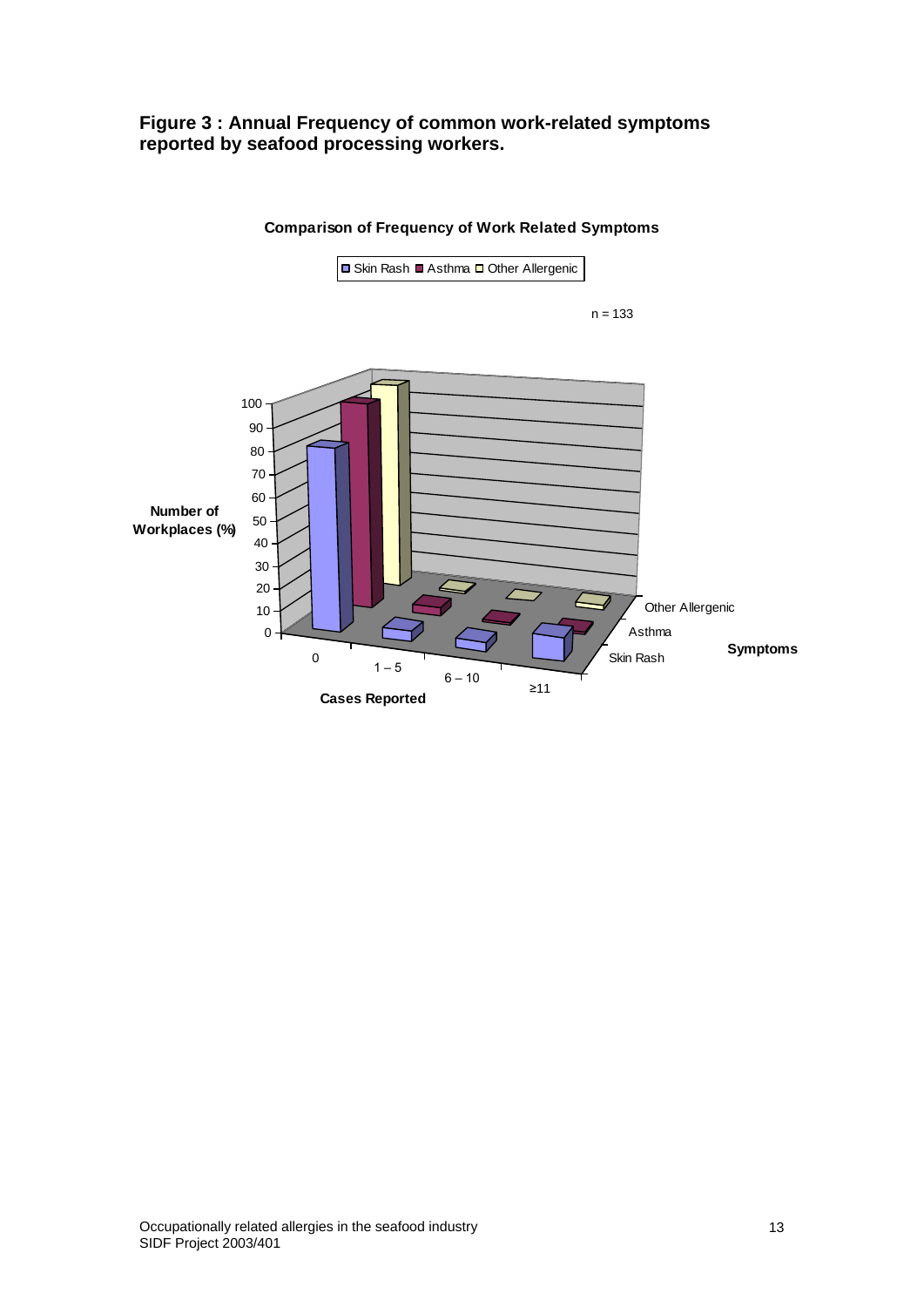## <span id="page-14-0"></span>**CONCLUSIONS**

1. Despite the poor response rate to this survey, it is evident that there is a significant incidence of work related allergies in the seafood industry.

2. The trends mirror those observed in more extensive surveys done overseas such as in South Africa.

3. The most common type of seafood type handled were molluscs, mainly oysters (56%), crustaceans, mainly prawns (47%) and finfish (34%).

4. The size of the workforce was related to the provision of occupational health services, the larger workforces having a higher provision than smaller ones. Approximately 50% of workplaces in both aquaculture and post harvest sectors reported programs for on site occupational health services and medical surveillance, whilst only about 10% had an industrial hygiene program in place.

5.The number of workplaces reporting work-related allergic health problems in the past year was fairly uniform at about 30% in both sectors. Not surprisingly the incidence of reported work-related symptoms mirrored the provision of on site occupational health services.

6. The main form of allergy reported was urticaria (skin rashes). This is not surprising, as the skin is in contact with the product in a wet environment very frequently during handling and processing. Many seafood species have rough skin, spines etc. that can cause abrasions and sometimes pierce the skin of the workers. This exposes the immune system to a wide variety of foreign proteins.

7. Work-related asthma also figures in the list of allergies. There are numerous references to the presence of airborne seafood allergens in the literature from such sources as cutting with a band saw, blowing out the gut cavity with compressed air and cooking, and this exposes the respiratory pathways to to the allergens causing asthma, rhinitis etc.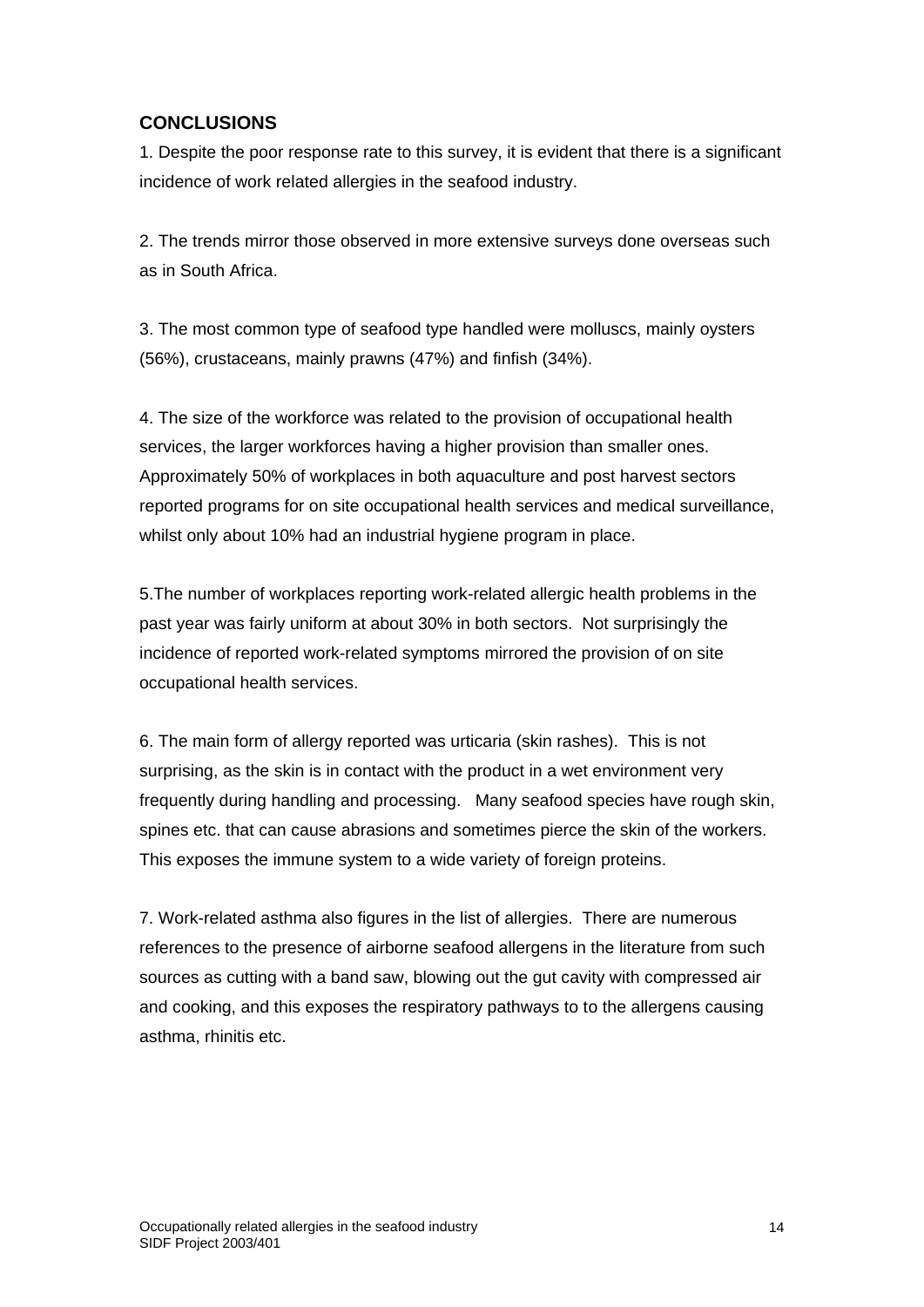# <span id="page-15-0"></span>**RECOMMENDATIONS**

Employers have a duty of care to protect the health and safety of their employees. In the case of allergies, the best form of protection is avoidance of contact with the allergen. Several steps could be taken to achieve this.

- Education of management and workers to enable them to recognise an allergic response. This might be done with fact sheets and/or posters.
- Instituting industrial hygiene and medical surveillance programs (focussing on skin and lungs) through the provision of occupational health services especially in small and medium sized enterprises in the post harvest sectors of the industry.
- Instigation of surveillance and reporting systems to identify when a problem is occurring, focussing especially on the oyster and mussel processing plants that appear to form a large proportion of activities.
- Introducing workplace controls such as the provision of local exhaust extraction systems and protective clothing where this is practical.
- Moving workers with early allergic symptoms to areas of low/no exposure to prevent them from developing further complications.

# <span id="page-15-1"></span>**REFERENCES**

Lopata, A.L. and Jeebhay, M.F. (2001)

Seafood allergy in South Africa – Studies in the domestic and occupational setting *ACI International. 13 (5) (2001) : 204-210*

Jeebhay,M.F. Robins, T.G.Lehrer, S.B. and Lopata, A.L. (2001) Occupational seafood allergy: a review *Occupational and Environmental Medicine 58 (9) : 553-562*

Lopata, A.L. and Potter, P.C. (2000) Allergy and other adverse reactions to seafood *ACI International 12 (6) : 271-281*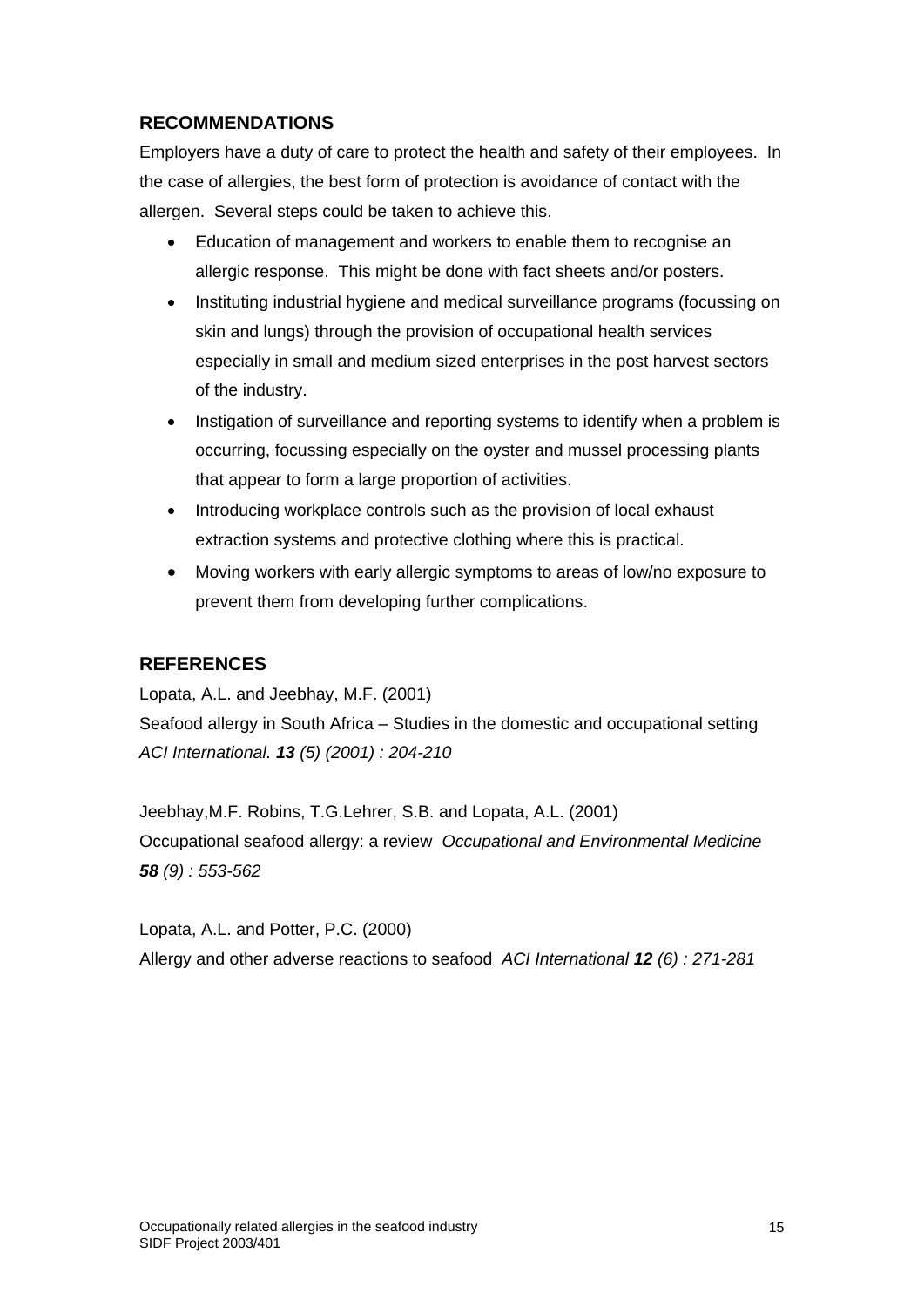#### **APPENDIX 1 - DEFINITIONS**

**Occupational health services** – services provided by the employer of a workplace aimed at protecting and promoting workers' safety, health and well-being and improving working conditions and the working environment. The International Labour Organisation defines *occupational health services* as "services entrusted with essentially preventive functions and responsible for advising the employer, the workers and their representatives in the undertaking, on the requirements for establishing and maintaining a safe and healthy working environment which will facilitate optimal physical and mental health in relation to work the adaptation of work to the capabilities of workers in the light of their state of physical and mental health"

**Industrial hygiene program** – program responsible for the identification, evaluation and control of workplace hazards eg. dust, noise, chemicals, bioaerosols (e.g. allergens) in the workplace environment that may pose a risk to workers' health.

**Industrial hygiene** is the science of protecting the health of employees through control of exposures in the work environment. In other words, it is primarily concerned with the prevention and control of occupational health hazards that arise during work.

**Medical surveillance** – medical surveillance is the process of evaluating the health of workers as it relates to their potential occupational exposures to hazardous agents (e.g. allergens) and the presence of an occupational disease (e.g. occupational allergies such as occupational asthma, urticaria, rhino-conjunctivitis). It is also used to assess the adequacy of protective measures as well as the overall health of workers through regular medical examinations.

**Aqua-activities** – based on the affirmative responses received to the question relating to types of production processes employed by both aquaculture and postharvest workplaces, the following activities were grouped together due to the small number or responses: growing, hatchery, harvesting and farming.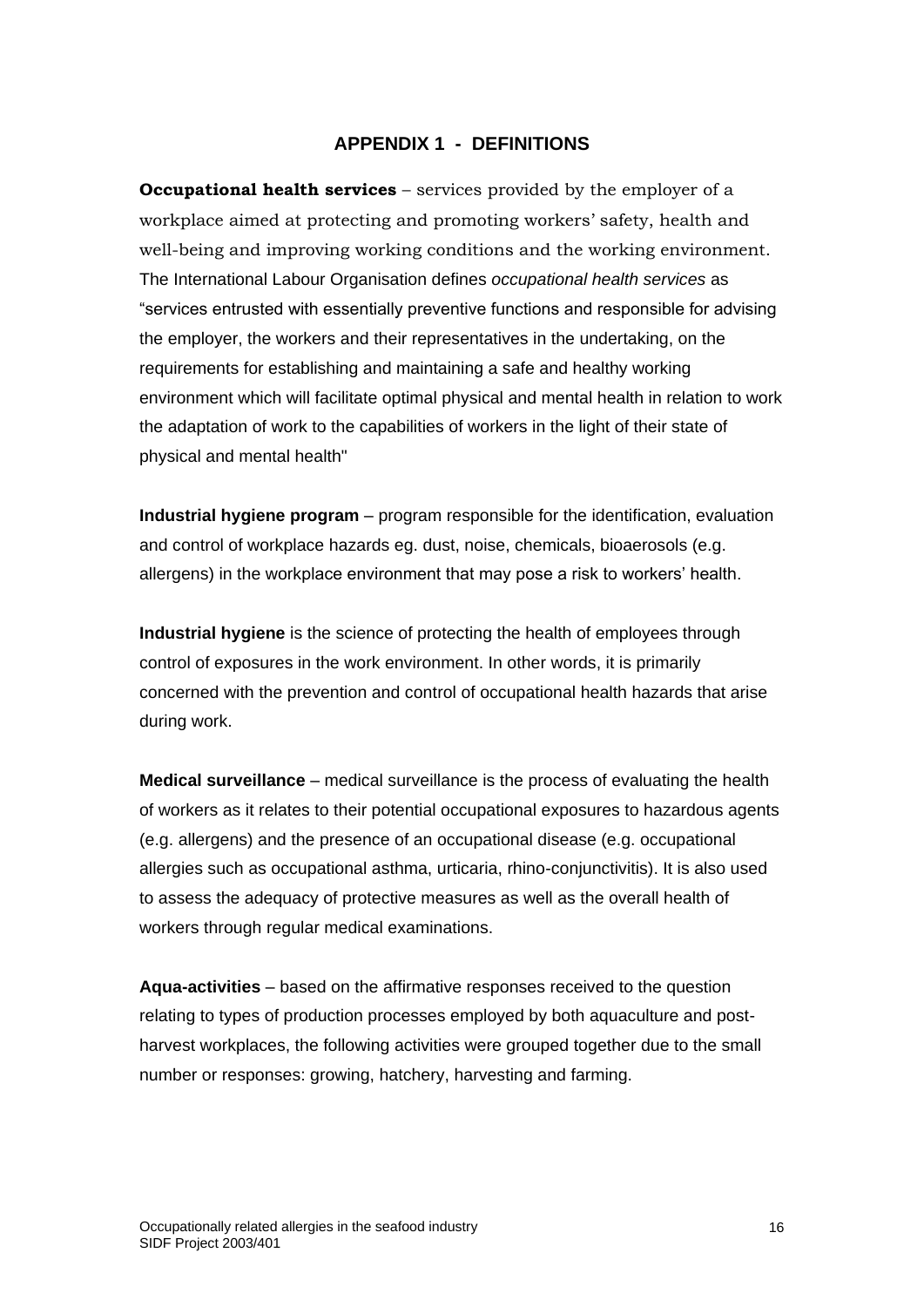# **APPENDIX 2 - SURVEY**

| Questionnaire for the study of seafood allergies in the Australian |                         |
|--------------------------------------------------------------------|-------------------------|
| Seafood Industry- 2003                                             |                         |
|                                                                    | Study No. $\Box$ $\Box$ |

| Contact Person: 2008 2009 2010 2020 2021 2022 2023 2024 2022 2022 2023 2024 2022 2023 2024 2022 2023 2024 2022 |           |                        |                                        |  |                                                                               |  |
|----------------------------------------------------------------------------------------------------------------|-----------|------------------------|----------------------------------------|--|-------------------------------------------------------------------------------|--|
| Occupational health officer<br><b>Position:</b>                                                                |           |                        |                                        |  |                                                                               |  |
|                                                                                                                |           |                        | Health and safety/risk control officer |  |                                                                               |  |
|                                                                                                                |           |                        | Human Resources Department             |  |                                                                               |  |
|                                                                                                                | Manager   |                        |                                        |  |                                                                               |  |
|                                                                                                                |           |                        |                                        |  |                                                                               |  |
|                                                                                                                |           |                        |                                        |  |                                                                               |  |
|                                                                                                                |           |                        |                                        |  |                                                                               |  |
|                                                                                                                |           |                        |                                        |  | 1. Please indicate types of seafood/s processed (more than one if necessary): |  |
| Prawn/Shrimp                                                                                                   |           | Lobster                |                                        |  |                                                                               |  |
| Abalone                                                                                                        |           |                        | $\Box$ Finfish (indicate type) $\Box$  |  |                                                                               |  |
|                                                                                                                |           |                        |                                        |  |                                                                               |  |
| Squid/Octopus                                                                                                  |           | $\Box$ Other (specify) |                                        |  |                                                                               |  |
|                                                                                                                |           |                        |                                        |  |                                                                               |  |
| 2. Please indicate the types of production process/s involved:                                                 |           |                        |                                        |  |                                                                               |  |
| Cooking/boiling                                                                                                |           | Filleting              |                                        |  | Canning                                                                       |  |
| Gutting                                                                                                        |           |                        | Freezing/Thawing                       |  | Drying/Smoking                                                                |  |
| Other (specify)                                                                                                |           |                        |                                        |  |                                                                               |  |
| 3. Please indicate number of employees:                                                                        |           |                        |                                        |  |                                                                               |  |
|                                                                                                                | Permanent |                        |                                        |  | Seasonal                                                                      |  |
| Male                                                                                                           |           |                        |                                        |  |                                                                               |  |
| Female                                                                                                         |           |                        |                                        |  |                                                                               |  |
| Total                                                                                                          |           |                        |                                        |  |                                                                               |  |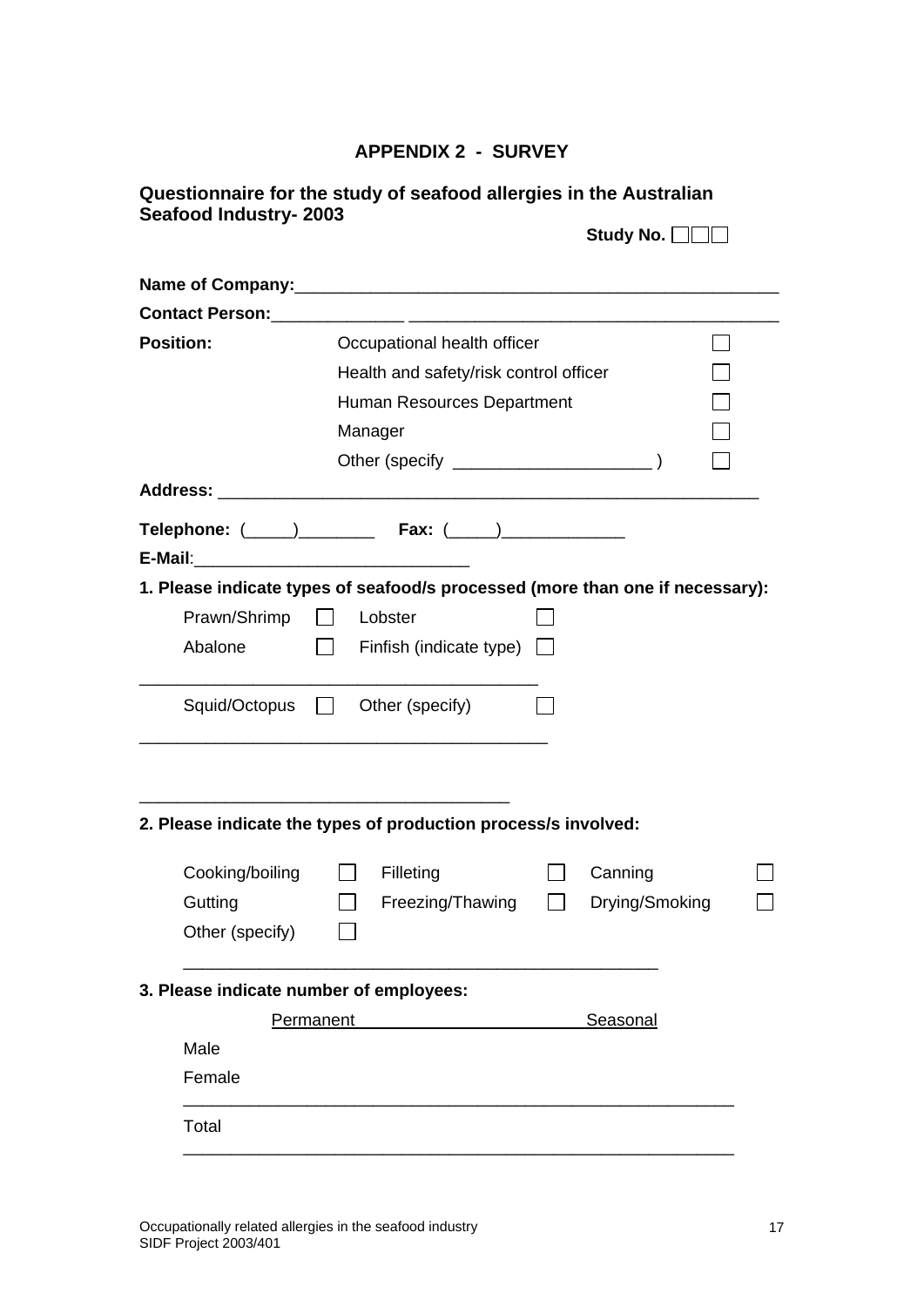| 4. Do you have an occupational health and safety officer at your workplace?          |     |  |
|--------------------------------------------------------------------------------------|-----|--|
|                                                                                      | Yes |  |
|                                                                                      | No  |  |
|                                                                                      |     |  |
| 5. Is there an occupational health and safety programme in place                     |     |  |
| to monitor the health of your employees?                                             | Yes |  |
|                                                                                      | No  |  |
|                                                                                      |     |  |
| 6. Has an employee/s ever complained of work-related allergy type symptoms?          |     |  |
|                                                                                      | Yes |  |
|                                                                                      |     |  |
| e.g. asthma/breathing difficulties/skin rash/other allergy                           | No  |  |
| 7. If yes, please indicate in the box the number of workers in the past 12 month     |     |  |
| Asthma<br>Skin<br>Other allergy                                                      |     |  |
|                                                                                      |     |  |
| 8. Has an employee/s ever left the company due to asthma/skin rash/other<br>allergy? |     |  |
| If yes please indicate in the box the number of workers (in the past 5 years).       |     |  |
|                                                                                      |     |  |
|                                                                                      |     |  |
| 9. Is there an industrial health and safety programme that evaluates                 |     |  |
| exposure to seafood allergies?                                                       | Yes |  |
|                                                                                      | No  |  |
|                                                                                      |     |  |

**THANK YOU! (Please note all individual information will be treated as confidential)**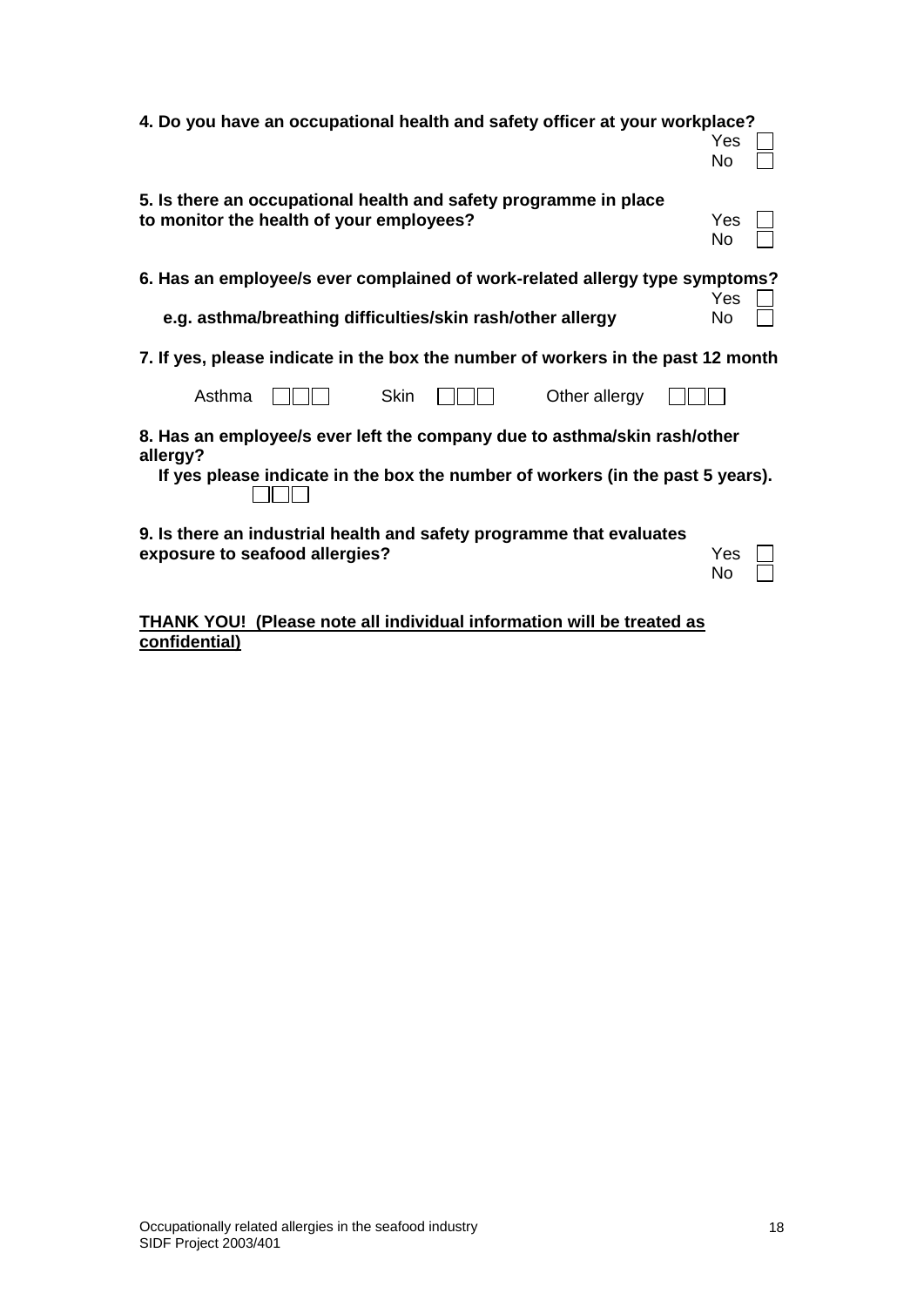## **APPENDIX 3**

**Draft manuscript of a paper for submission to** *Seafood Australia*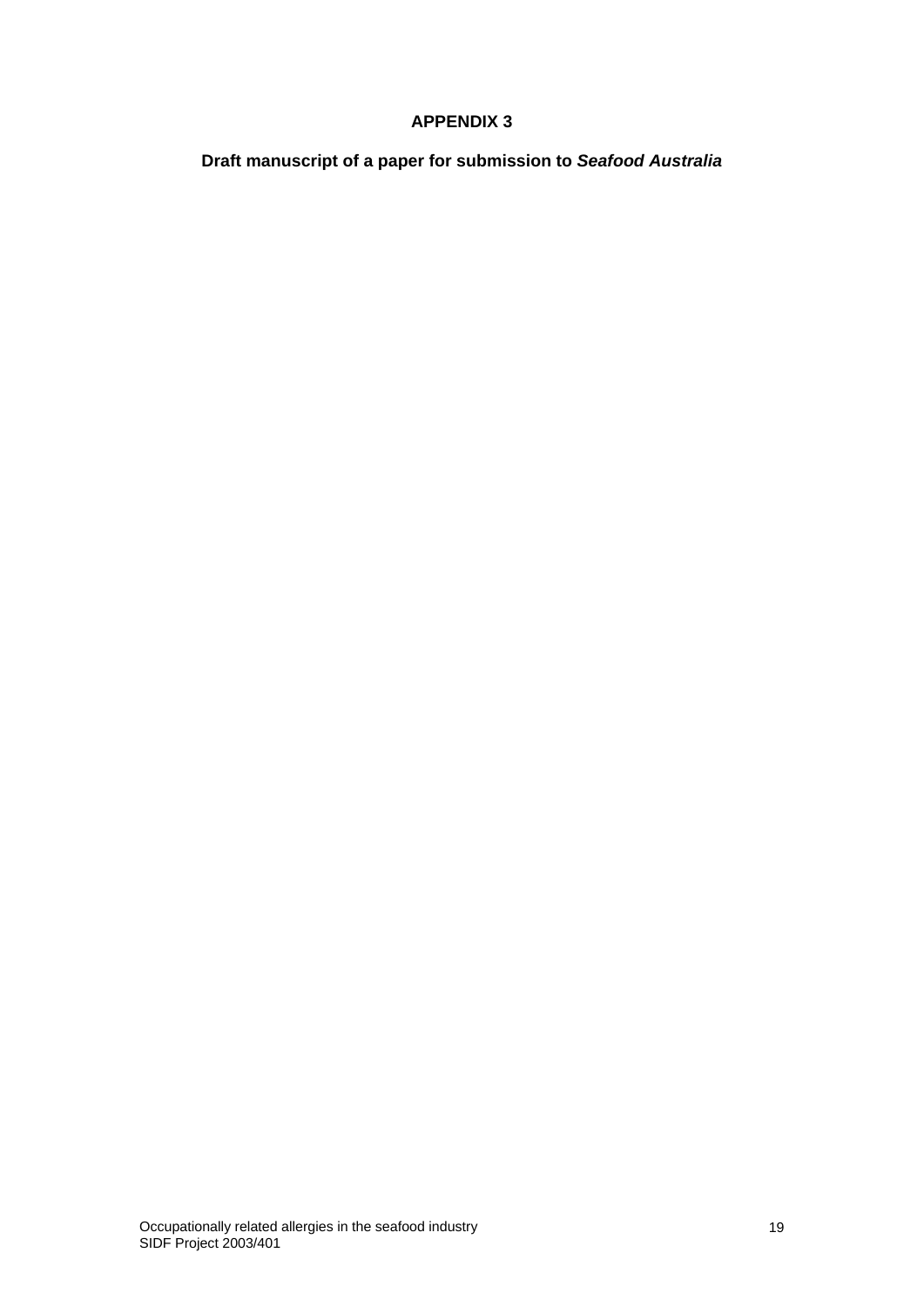# **Occupationally Related Allergies in the Seafood Industry**

## **S. J. Thrower, A.L. Lopata and M. F. Jeebhay**

## **Abstract**

Survey forms sent nationally to over 800 companies listed in the "post-harvest" and "aquaculture" sectors of the database of the Australian Seafood Industry Directory on the provision of occupational health services and the prevalence of allergic health problems drew 140 responses. The key findings of this survey were:

- About half of the workplaces provided an on-site occupational health service and conducted some form of medical surveillance program.
- There was a positive trend between the size of an operation and provision of an occupational health program.
- Only 9% of workplaces operated an industrial hygiene program.
- The most common form of allergy experienced was urticaria (skin rashes) followed by asthma, rhinitis and rhino conjunctivitis. These results are in agreement with more extensive studies done overseas.
- It is suggested that an awareness program be instituted to alert management and workers to the possibility of allergies, and appropriate avoidance procedures be instituted.

#### Seafood is a risky business

Employers owe a duty of care to protect the health and safety of their employees in the workplace. Working with seafood can be a risky business, especially for those in the catching sector. Activities such as abalone diving and trawling in comparatively small boats can expose fishers to immediate physical danger, and systems of licensing with the associated training etc. have developed to reduce the risks. Similar precautions are taken ashore, such as teaching people to operate machinery, lift boxes correctly etc. to minimise the risks of accidents.

A less recognised hazard in the seafood industry is the development of allergies from exposure to seafood, yet this should be included in workplace health and safety (OHS) assessments. There is a dearth of published information on the prevalence of occupationally related allergies in the Australian seafood industry. This paper reports on a survey supported by Seafood Services Australia Ltd and DPI Queensland into occupationally related allergies and the provision of (OHS) measures to avoid them. The survey was patterned on a much larger study done in South Africa, which allowed us to use the established methodology and facilitated a comparison of results.

Before proceeding to the results of the survey, it is useful to describe the mechanisms involved in the allergic response and the paths of exposure to allergens in the occupational setting.

#### What is an allergy?

An allergy is a malfunction in the defensive reaction of the body's immune system to exposure to foreign agents, usually proteins, referred to as antigens or allergens. When allergens enter the body, they trigger mechanisms that seek to isolate and destroy these "invaders". Often this is done in a quiet, controlled way and we are hardly aware of the battle that is going on inside us. Sometimes however, if the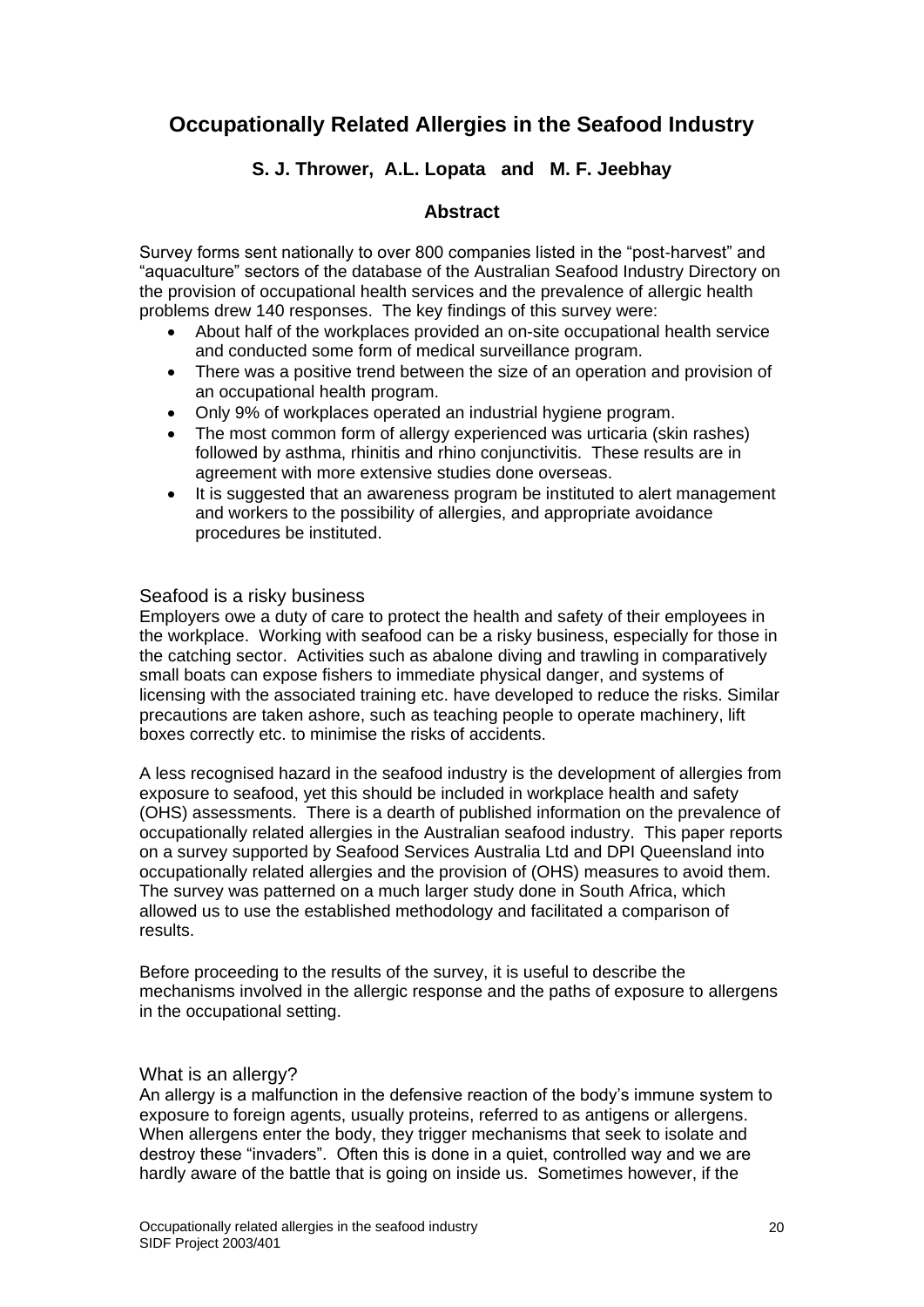individual has been sensitised by earlier contact with the all;ergen, the battle can be more vigorous, employing strong chemical agents that can cause acute discomfort, and triggering severe physiological reactions that can even result in death.

There are a number of different lines of defence in the immune system. B cells, which originate in the bone marrow, are involved in allergies. On contacting an invadingallergen,, B Cells react by turning themselves into microscopic factories manufacturing millions of proteins called antibodies. These are "Y" shaped molecules with a site on the tip of each arm of the Y (the *epitope*) being customised to bind to a site on the allergen.

The antibody involved in development of allergies is called immunoglobulin type E or IgE. Its original role was to defend against parasites such as flukes and ringworms. The stem of the Y becomes embedded in the outer membrane of specialised cells called Mast cells, which guard the points of entry to the body, namely the gut, the nose and the bronchi.

Each Mast cell is densely packed with granules containing at least 10 lethal chemicals (mediators) designed to attack the allergens and mobilise physiological responses intended to destroy and expel them. The Mast cell behaves like a naval mine with its surface covered with protruding IgE molecules. An allergen binding to two adjacent IgE epitopes on a Mast cell triggers the cell to rupture, releasing the granules with their chemicals to attack the allergen.

Some of the physiological responses elicited by mediators include dilation and increased porosity of blood vessels leading to inflammation and swelling in the affected tissue, and contraction of the smooth muscles of the autonomic system in an effort to "flush out" the allergens.

An allergic reaction occurs when a benign allergen, usually a protein, mistakenly triggers the immune response. In the initial contact, there may be a mild reaction due to degranulation of some Mast cells, but the system is now sensitised. Subsequent exposure to the allergen, may result in a massive, uncontrolled immune response, releasing large amounts of mediators etc. that can produce reactions throughout the body. This can result in symptoms varying from minor skin irritation such as rashes and hives to a violent, life threatening systemic reaction called anaphylactic shock.

What are the agents that cause occupational seafood allergies? Although this survey did not attempt to identify the allergenic agents associated with allergies, the nature of some of the material that causes allergies in seafood workers has been identified in the literature (Jeebhay *et al.,* 2001). High molecular weight proteins cause almost all seafood allergies. These enter the body in a number of forms.

## **Aerosols**

Analysis of the particulate matter in aerosols created during crustacean processing found fragments of exoskeleton, muscle protein, internal organs, and background material including salt crystals, cellulose, synthetic fibres, silicates and pigment constituents. These particles were irregularly shaped and 30% were in the respirable range  $(< 5$  microns).

Processing techniques that generate dry aerosols such as cracking crab shells, bagging fish meal and blowing carcasses of finfish clean with compressed air,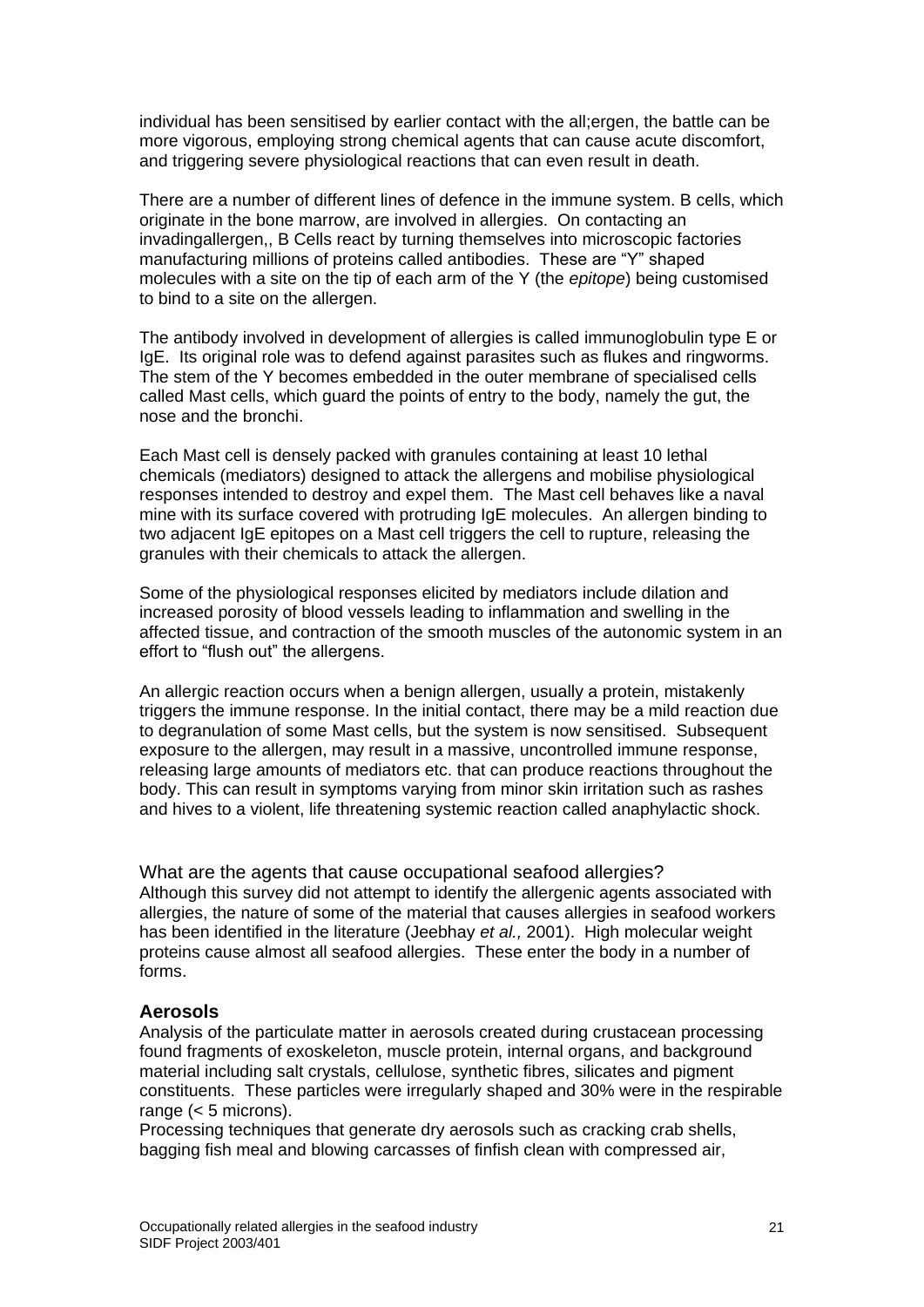generate more aerosol particulates than wet processes that use high pressure water for washing, cleaning etc.

## **Fish juice**

Analysis of fish juice associated with skin rashes found biogenic amines, digestive enzymes and high molecular weight proteins (possibly denatured). Allergenicity is exacerbated by deterioration after death, storage of fish on ice for several days resulted in increase in high molecular weight allergens.

#### **Parasites**

As noted above, defence against parasites is a major function of IgE. Marine parasites such as *Anisakis simplex* and other pathogenic organisms will naturally provoke an immune response that may lead to an allergic reaction in some individuals (Purello-D'Ambrosio *et al.,* 2000).

What are the most common routes of exposure to occupational allergies? In general, most food related allergies are caused by ingestion of the allergen. In an occupational context however, there are three paths of exposure to allergens, inhalation, injection and dermal contact (Table 1).

*Inhalation* occurs when the allergen is breathed in as an aerosol, exposing the respiratory pathways and lungs. Seafood production is a "wet" occupation, and a number of handling and processing operations can cause aerosol formation. When allergenic material has been inhaled, it can contact Mast cells in the mouth, nose, bronchi and lungs, triggering an immune response.

*Injection* of an allergen can occur when the skin is punctured. Many sea creatures have hard, sharp spines, which protect them from predators. These can easily puncture an unprotected hand, opening a pathway into the bloodstream that can then carry the allergen around the body triggering immune responses.

*Dermal contact* can trigger an allergy without actually piercing the skin of the operator. The skin of some fish is quite rough and may abrade the skin, which can set up a reaction that results in a rash developing.

Often symptoms will appear near the points of entry of the allergen, but this is not always the case, as some symptoms can be the result of a more generalised systemic reaction. Dermatological symptoms such as hives and rashes can be caused not only by skin contact with fish juice, but also by inhalation of allergenic aerosols, whilst asthma can be caused by a number of pathways of exposure. This can often make the identification of the source of the allergy and measures to eliminate it difficult.

| Category                                 | Technique                             | Form of exposure                                                               |
|------------------------------------------|---------------------------------------|--------------------------------------------------------------------------------|
|                                          |                                       |                                                                                |
| <b>Crustaceans</b><br>Prawns<br>Lobsters | Cooking<br>Cracking<br><b>Blowing</b> | Inhalation of aerosols & particles<br>Injection from spiking<br>Dermal contact |

## **Table 1 Occupational exposure to seafood allergens.**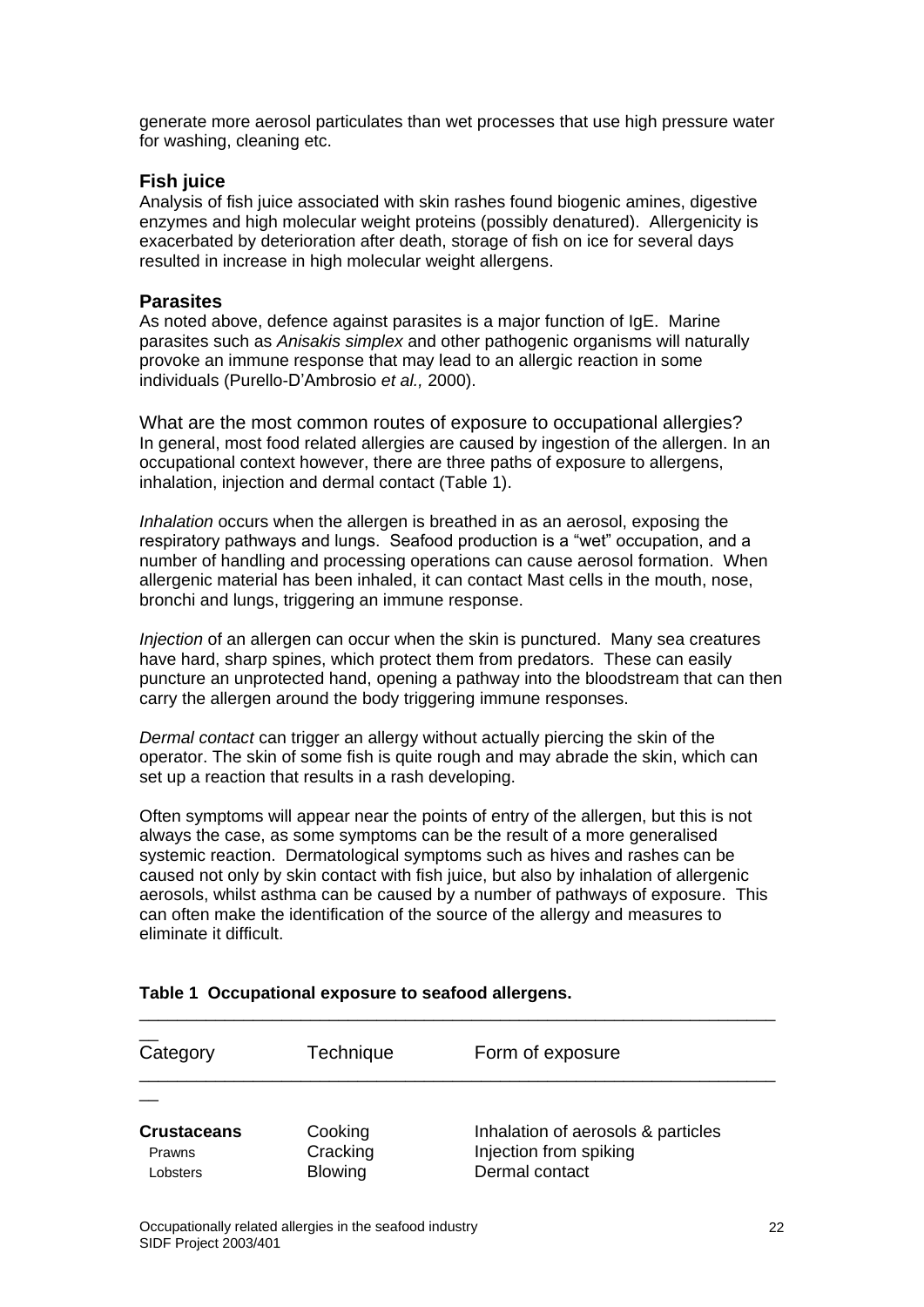| Crabs<br>Fresh Water Crays                                              | Scrubbing<br>Grinding<br>Cleaning<br>Grading                                        |                                                                 |  |
|-------------------------------------------------------------------------|-------------------------------------------------------------------------------------|-----------------------------------------------------------------|--|
| <b>Molluscs</b><br>Oysters<br>Abalone<br>Cephalopods<br>Mussels & clams | Washing<br>Shucking<br>Cutting                                                      | Inhalation of aerosols<br>Dermal contact                        |  |
| <b>Finfish</b><br>Many species                                          | Heading & gutting<br>Skinning<br>Cooking<br>Milling & bagging<br>Mincing<br>Washing | Inhalation of aerosols<br>Dermal contact<br>Injection by spikes |  |

## **Results of the Australian survey**

The survey was designed to estimate not only the incidence of allergies, but also the measures in place to protect the workers' health and well being. It examined such factors as:

- The types of species handled
- The size of the operation.
- The appointment of a designated OHS officer.
- A medical surveillance system to track the health of workers.
- The frequency of reports of allergies amongst the workers.
- The type of symptoms reported.
- Any workers who had left their jobs due to allergies.

Survey forms were sent to all the companies listed in database of the Australian Seafood Industry Directory under the classifications "Post Harvest" and "Aquaculture". This meant that over 800 companies were sent the forms. Follow up phone calls were made to those who did not reply to maximise the response. In all there were 140 responses, 85 from the post harvest sector, and 55 from the aquaculture sector. Unfortunately, not all respondents answered all questions

Despite the low response rate, there was sufficient data to show trends that could be compared to those found in larger surveys overseas, and confirm that the pattern in Australia is similar.

## **Species handled**

Most species are processed by the "post-harvest" sector except for oysters, which were reported to be mainly processed in the aquaculture group (Figure 1). The most common type of seafood handled was finfish (34%), followed by prawns (24%), and the least commonly processed seafood type was reported as crab (5%). Dividing the seafood species into the three marine phyla, one observes that finfish is the least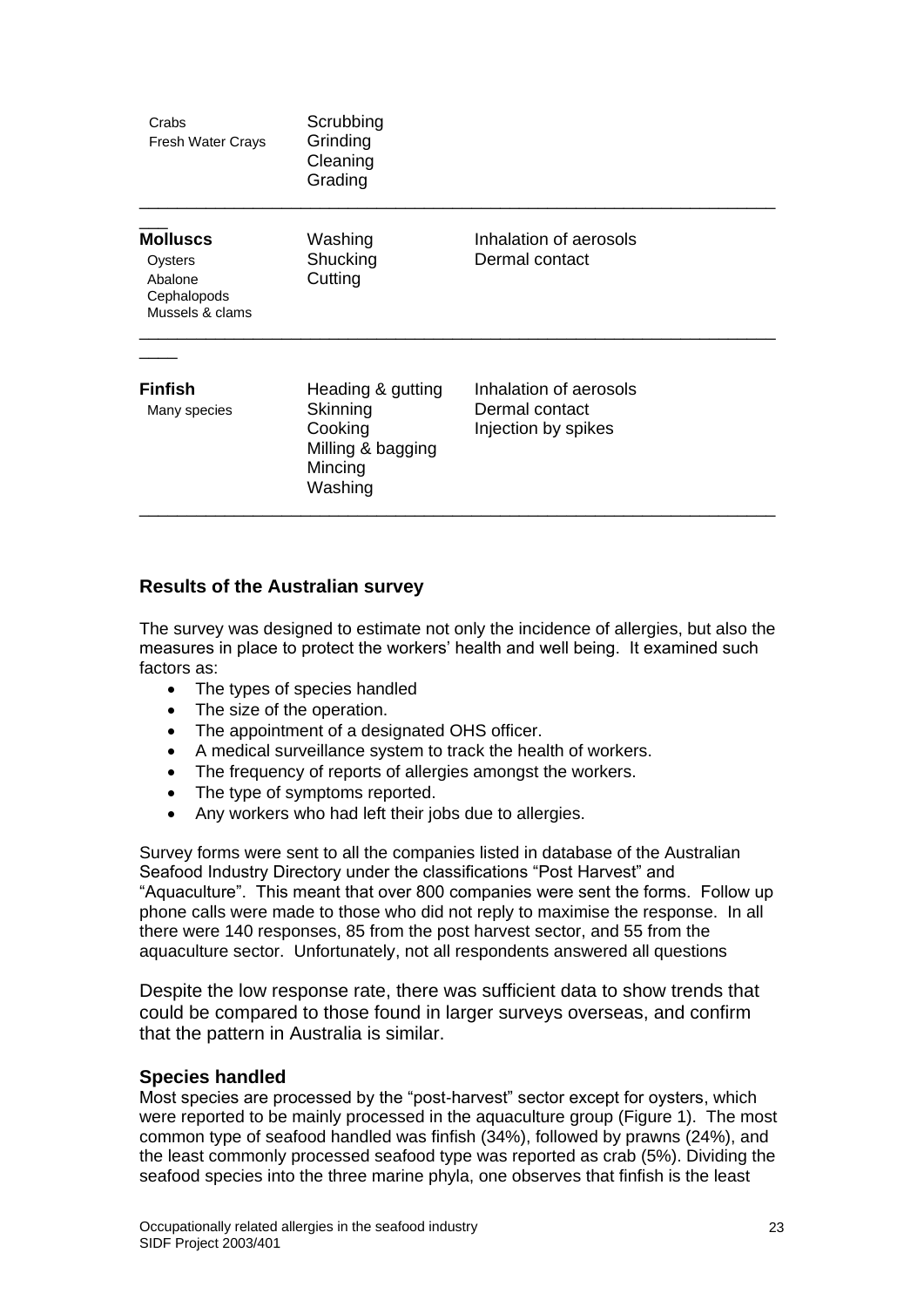processed group (34%), followed by crustaceans (47%) and the most commonly processed group were the molluscs with 56% processed.

#### **Figure 1: .Distribution of types of seafood handled by the seafood industry. Results are given as percentage of responding workplaces (n=140), stratified by industry category.**



## Provision of Health Services

Responses to the questions on provision of health services were received from 130 companies. These are summarised in Table 2. There was a clear trend that the larger companies were more responsive to the need for workplace health and safety. This was reflected in the higher reporting of work related illness. A comparison between the post harvest and the aquaculture sectors showed that the level of awareness of both sectors was similar (Table 3).

| <b>OHS Activity</b><br>size                    |              | Number and percentage of workplaces by |          |    |
|------------------------------------------------|--------------|----------------------------------------|----------|----|
| Workplace size<br>distribution<br><b>Total</b> | <b>Small</b> | <b>Medium</b>                          | Large    |    |
|                                                | $n = 41$     | $n = 78$                               | $n = 11$ |    |
| $n = 130$                                      |              |                                        |          |    |
| OHS service on site<br>(52%)                   | 12 (29%)     | 46 (59%)                               | 9(82%)   | 67 |

## **Table 2. Provision of occupational health services by size of workplace**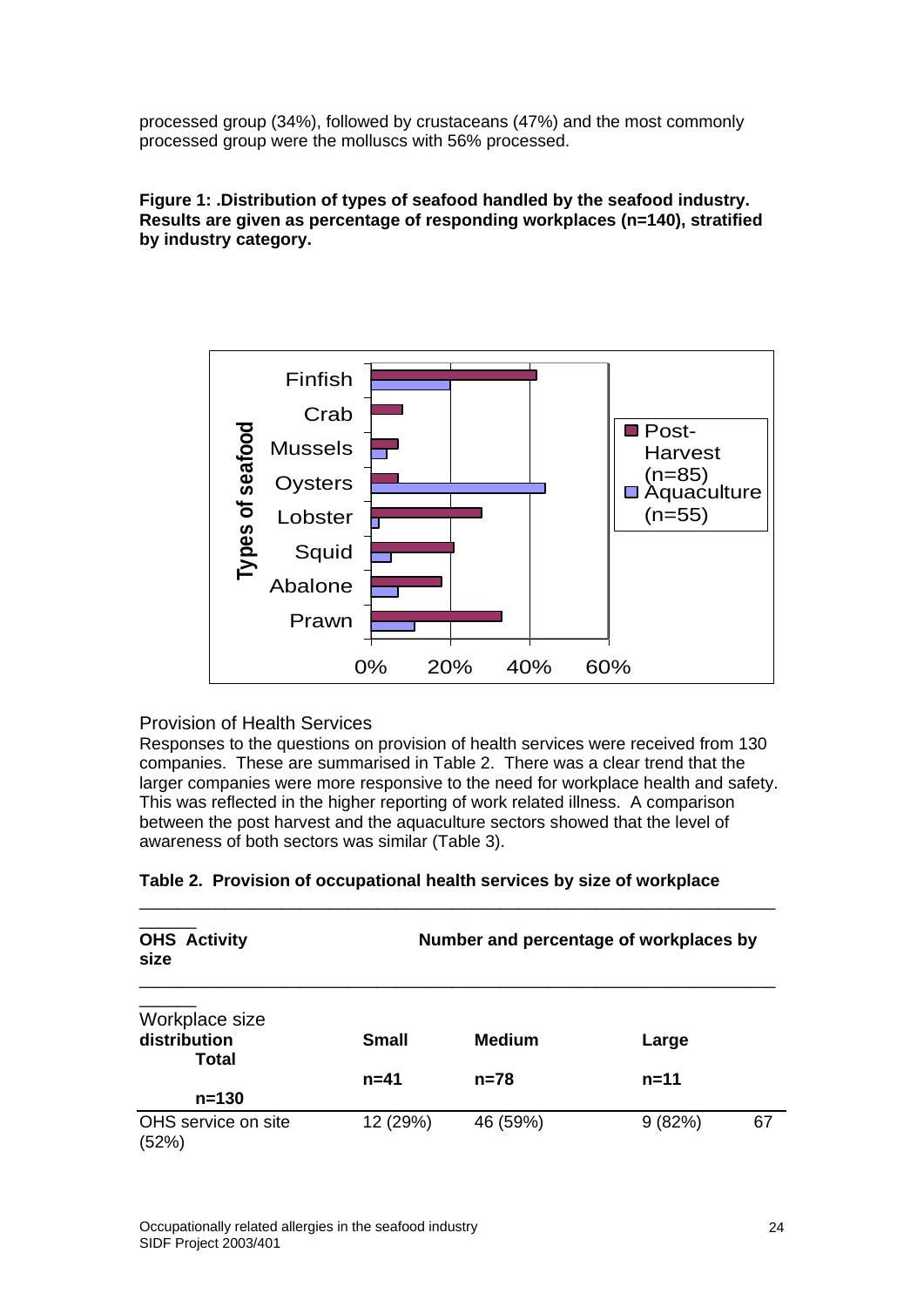| <b>Medical Surveillance</b><br>(50%)           | 17 (41%) | 43 (55%) | 5(45%) | 65 |
|------------------------------------------------|----------|----------|--------|----|
| Industrial Hygiene<br>(9%)                     | 6(15%)   | 4(5%)    | 1(9%)  | 11 |
| Work related symptoms<br>In past year<br>(28%) | 8(20%)   | 25 (32%) | 4(36%) | 37 |
| Workers quit due<br>To illness<br>(7%)         | 0        | 6(8%)    | 3(27%) | 9  |

*Note: small = 0-4 workers, medium 5-49 workers, large = 50-200 workers* 

## *Table 3 On-site occupational health service provision in the aquaculture and post-harvest sectors***.**

| <b>OHS ACTIVITY</b>                 | <b>Aquaculture</b> | <b>Post harvest</b> | Total        |
|-------------------------------------|--------------------|---------------------|--------------|
|                                     | $N = 54$           | $N = 79$            | $N = 133$    |
| Occupational health service on-site | 27/54 (50%)        | 42/79 (53%)         | 69/133 (52%) |
| Medical surveillance programme      | 27/53 (51%)        | 41/79 (52%)         | 68/132 (52%) |
| Industrial hygiene programme        | 3/51(6%)           | 8/75 (11%)          | 11/126 (9%)  |
| Work-related symptoms/ailments      |                    |                     |              |
| reported in the past year           | 14/53 (26%)        | 24/80 (30%)         | 38/133 (29%) |
| No. of workplace indicated that     |                    |                     |              |
| workers left workplace*             | 2/50(4%)           | 7/80 (9%)           | 9/130(7%)    |

\*Average of  $2 \pm 1$  workers left per workplace

## Type of allergies

The allergy symptoms reported in the survey summarised in Table 4 show that most allergies are skin related. This suggests that many of these are caused by dermal contact,, although the expression of symptoms does not always reflect the route of exposure. The propensity to allergy can be a very individual reaction. Some people are known to be atopic, that is they have an underlying predisposition to allergy that is manifest in different ways, for example ingestion of an antigen may result in a skin rash in one person and an asthma attack in another.

## **Table 4 Proportion of work-related allergic symptoms (n = 87)**

|                                      | Proportion (%) |
|--------------------------------------|----------------|
| Skin                                 | 70/87 (80.5%)  |
| Asthma                               | 9/87 (10.3%)   |
| Other (eg. rhinitis, conjunctivitis) | 8/87 (9.2%)    |

The prevalence of occupationally related asthma (10.3%) is in the range reported in the literature (2%-36%, average 10%). One study related the allergy to infestation with the parasite *Anisakis simplex* (Purello-D'Ambrosio *et al.,* 2000)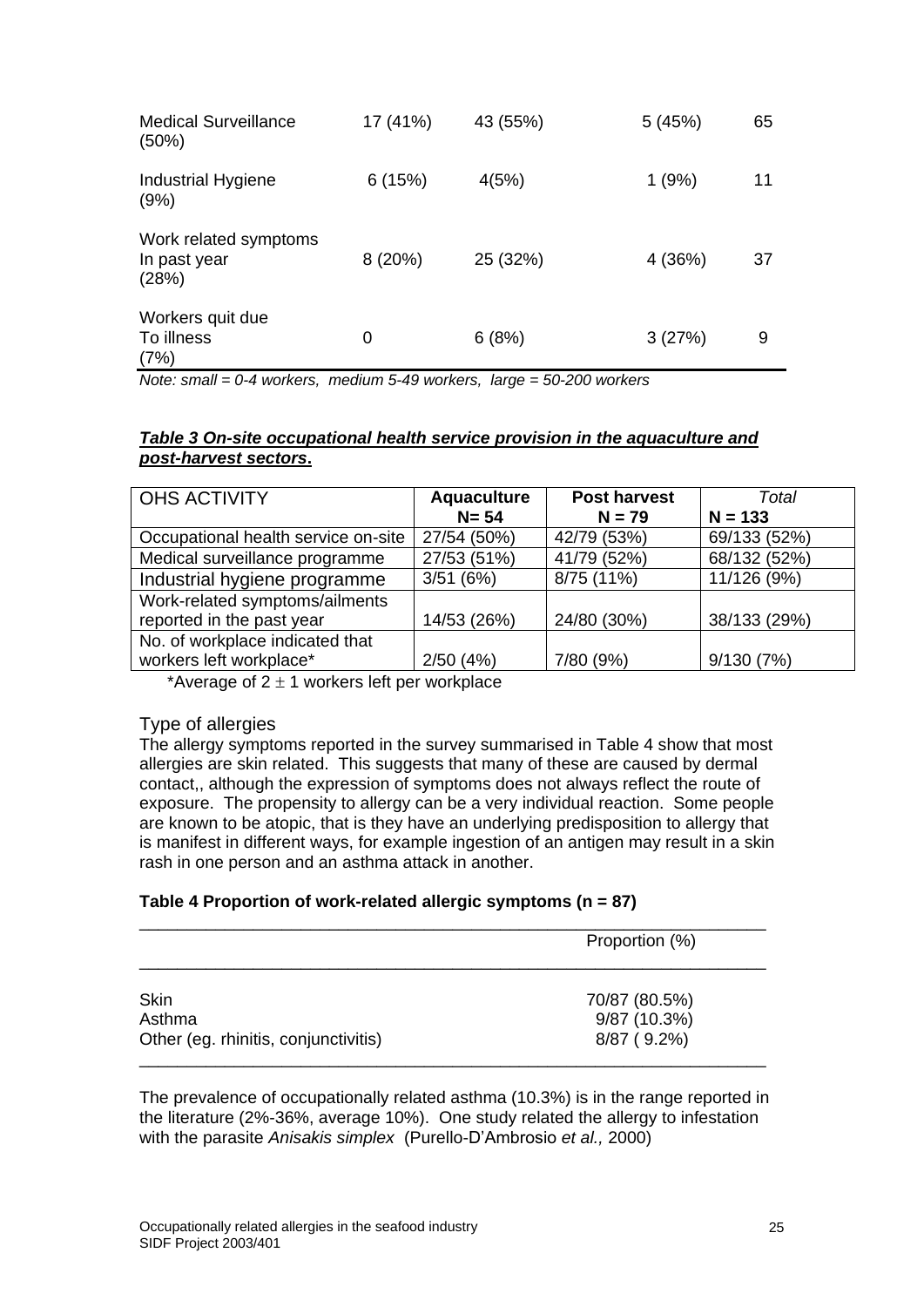Literature reports of skin allergies from seafood distinguish between irritation caused by contact with fish juice, meat, skin etc. and IgE related protein contact dermatitis and urticaria, which is more chronic and results from sensitisation from repeated exposure. Skin integrity and an atopic predisposition are important factors in these latter conditions.

## Recommendations for preventing allergies

Employers have a duty of care to protect the health and safety of their employees. In the case of allergies, the best form of protection is avoidance of contact with the antigen. Several steps could be taken to achieve this.

- Education of management and workers to enable them to recognise an allergic response. This might be done with fact sheets and/or posters.
- Points in the production process where exposure to allergens may occur should be identified in the HACCP plans and monitored.
- Instituting industrial hygiene and medical surveillance programs (focussing on skin and lungs) through the provision of occupational health services, especially in small and medium sized enterprises in the post harvest sectors of the industry.
- Instigation of surveillance and reporting systems to identify when a problem is occurring.
- Introducing workplace controls such as the provision of local exhaust extraction systems and protective clothing where this is practical.
- Moving workers with early allergic symptoms to areas of low/no exposure to prevent them from developing further complications.

## **Definitions**

*Occupational health services* – services provided by the employer of a workplace aimed at protecting and promoting workers' safety, health and well-being and improving working conditions and the working environment.

The International Labour Organisation defines *'occupational health services'* as services entrusted with essentially preventive functions and responsible for advising the employer, the workers and their representatives in the undertaking, on the requirements for establishing and maintaining a safe and healthy working environment which will facilitate optimal physical and mental health in relation to work the adaptation of work to the capabilities of workers in the light of their state of physical and mental health"

*Industrial hygiene program* – program responsible for the identification, evaluation and control of workplace hazards eg. dust, noise, chemicals, bioaerosols (e.g. allergens) in the workplace environment that may pose a risk to workers' health.

*Industrial hygiene* is the science of protecting the health of employees through control of exposures in the work environment. In other words, it is primarily concerned with the prevention and control of occupational health hazards that arise during work.

*Medical surveillance* – medical surveillance is the process of evaluating the health of workers as it relates to their potential occupational exposures to hazardous agents (e.g. allergens) and the presence of an occupational disease (e.g. occupational allergies such occupational asthma, urticaria, rhino-conjunctivitis). It is also used to